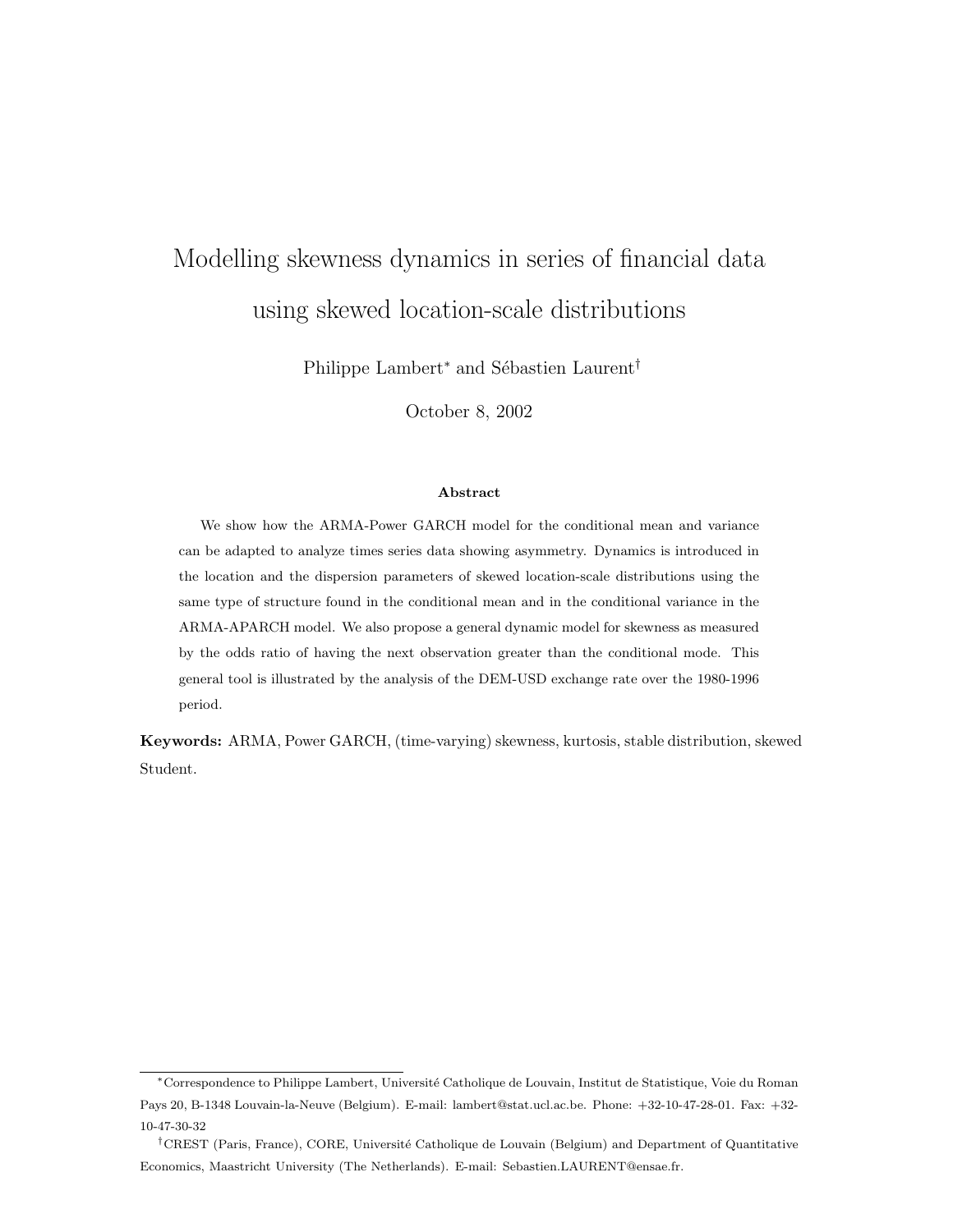# 1 Introduction

It has been recognized for a long time that the dynamic behavior of economic variables is difficult to understand. And this difficulty certainly increases with the observation frequency of the data. Assuming that only the mean response could be changing with covariates while the variance remains constant over time often revealed to be an unrealistic assumption in practice. This fact is particularly obvious in series of financial data where clusters of volatility can be detected visually.

In this respect, the increased importance played by risk and uncertainty considerations in modern economic theory has called for the development of new econometric time series techniques that allow for the modelling of time varying means, variances and covariances. Given the apparent lack of any structural dynamic economic theory explaining the variation in the second moment, econometricians have thus extended traditional time series tools such as Autoregressive Moving Average (ARMA) models (Box and Jenkins, 1970) for the mean to essentially equivalent models for the variance. Indeed, the dynamics observed in the dispersion is clearly the dominating feature in the data. Autoregressive Conditional Heteroscedasticity (ARCH) models (Engle, 1982) are now commonly used to describe and forecast changes in volatility of financial time series.

ARCH models are typically estimated by maximizing the associated log-likelihood function or a quasi-log-likelihood function (see Gourieroux, 1997 for a review of alternative estimation procedures of ARCH models). Consequently, one has to make an additional assumption about the innovation process. It is usual to rely on a conditional Gaussian log-likelihood since the Gaussian Quasi Maximum Likelihood (QML) method can provide consistent estimates in the general framework of a dynamic model under correct specification of both the conditional mean and the conditional variance (see Weiss, 1986 and Bollerslev and Wooldridge, 1992 among others).

However, another striking characteristic of high-frequency financial returns is that they are often fat-tailed. For instance, Hong (1988) rejected the conditional normality claiming abnormally high kurtosis in the daily New York Stock Exchange stock returns. In fact, the kurtosis of most asset returns is higher than three, which means that extreme values are observed more frequently that for the normal distribution. While the high kurtosis of the returns is a well-established fact, the situation is much more obscure with regard to the symmetry of the distribution. Many authors do not observe anything special on this point, but other researchers (for instance Simkowitz and Beedles, 1980; Kon, 1984 and So, 1987) have drawn the attention to the asymmetry of the distribution in the sense that the unconditional mean and the unconditional mode do not coincide. When the mean is at the right (resp. left) of the mode, the series is said to be right (resp. left) skewed. For instance, French, Schwert, and Stambaugh (1987) found conditional skewness significantly different from 0 in the standardized residuals when an ARCH-type model was fitted to the daily SP500 returns. More recently, Mittnik and Paolella (2000) have shown that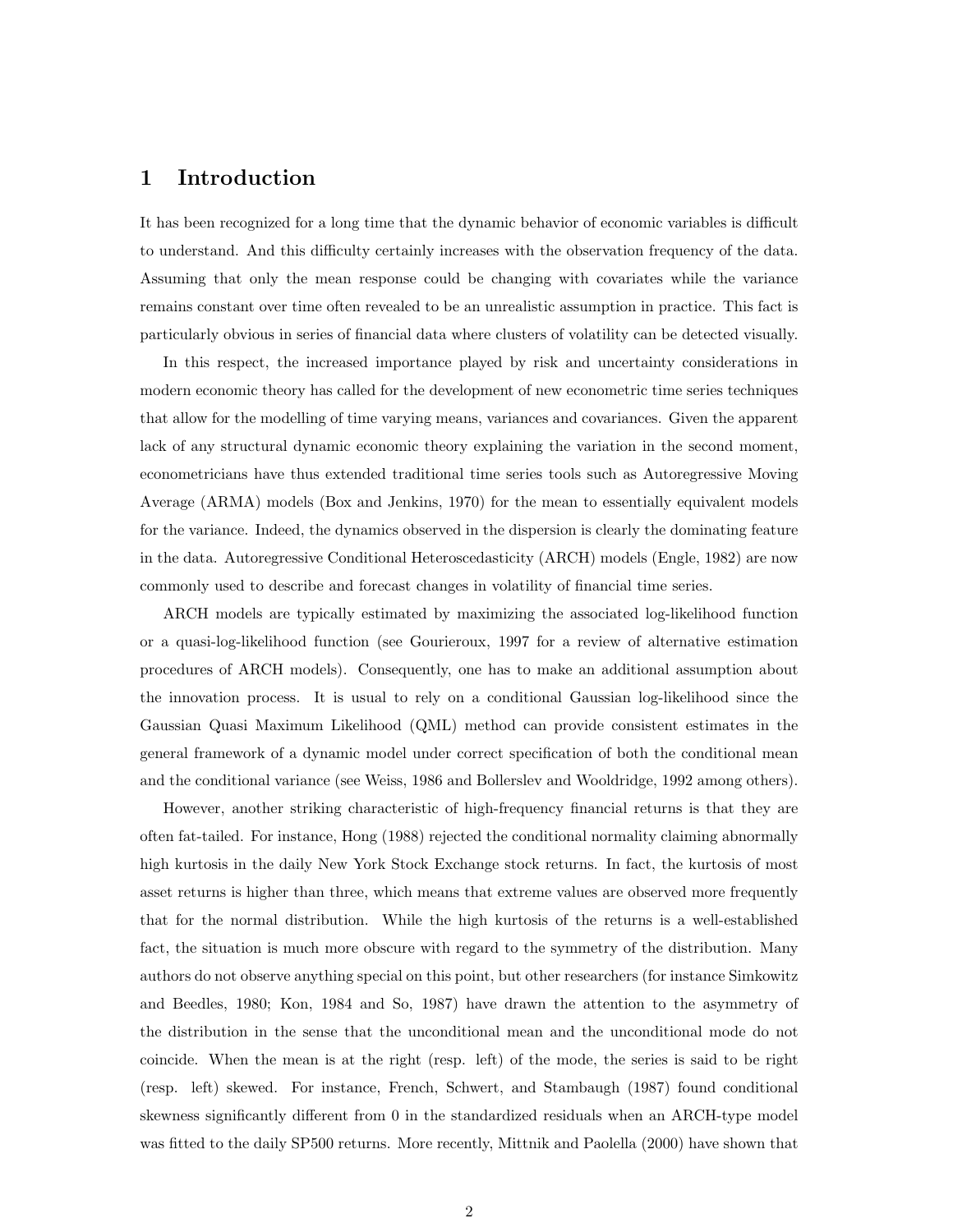an asymmetric and fat-tailed distribution is required for modelling several daily exchange rate returns of East Asian currencies against the US dollar.

Basically, searching for a more realistic assumption for the innovation process has two sources of motivation. The first raison d'ˆetre, is to have more efficient estimates (which is of prime importance for statistical inference). Indeed although consistent, the Gaussian QML estimator is inefficient for non-normally distributed data, with the degree of inefficiency increasing with the degree of departure from normality (Engle and González-Rivera, 1991). This leaves the door open for other distribution functions and/or other estimation techniques. Second, accounting for asymmetry and fat-tails is relevant for financial applications.

While it might be agreed that it is desirable to allow the conditional density to be non-normal, it is not clear how to achieve this goal.

In order to accommodate the excess of (unconditional-) kurtosis, GARCH models have been first combined with Student distributed errors by Bollerslev (1987). Indeed, although GARCH models generate fat-tails in the unconditional distribution, when combined with a Gaussian conditional density, they do not fully account for the excess kurtosis present in many return series. The Student density is now very popular in the literature due to its simplicity and because it often outperforms the Gaussian density. However, the main drawback of this density is that it is symmetrical while financial time series can be skewed. To create asymmetric unconditional densities, GARCH models have been extended to include a leverage effect. For instance, the threshold ARCH (TARCH) model of Zakoian (1994), the exponential GARCH (EGARCH) of Nelson (1991) or the asymmetric power ARCH (APARCH) of Ding, Granger, and Engle (1993) allow past negative (resp. positive) shocks to have a deeper impact on current conditional volatility than past positive (resp. negative) shocks (see among others Black, 1976; French, Schwert, and Stambaugh, 1987; Pagan and Schwert, 1990). Combined with a Student distribution for the errors, this model is in general flexible enough to mimic the observed kurtosis of many stock returns but often fails in replicating the asymmetry of these series.

To account for both excess skewness and excess kurtosis, mixtures of normal or Student densities can be used in combination with a GARCH model. In general, it has been found that these densities cannot capture all the skewness and leptokurtosis (Ball and Roma, 1993; Beine and Laurent, 1999; Jorion, 1988; Neely, 1999; Vlaar and Palm, 1993), although they seem adequate in some cases. McCulloch (1985), Liu and Brorsen (1995), Mittnik, Paolella, and Rachev (1998) consider the asymmetric stable density in combination with a GARCH model. A major drawback of the stable density is that, except when the tail parameter  $\alpha = 2$  (i.e. normality), the variance does not exist, a fact usually not supported empirically (see Pagan, 1996). Lee and Tse  $(1991)$ , Knight, Satchell, and Tran (1995) and Harvey and Siddique  $(1999a)^{1}$  propose alternative

<sup>&</sup>lt;sup>1</sup>This list is by no means exhaustive.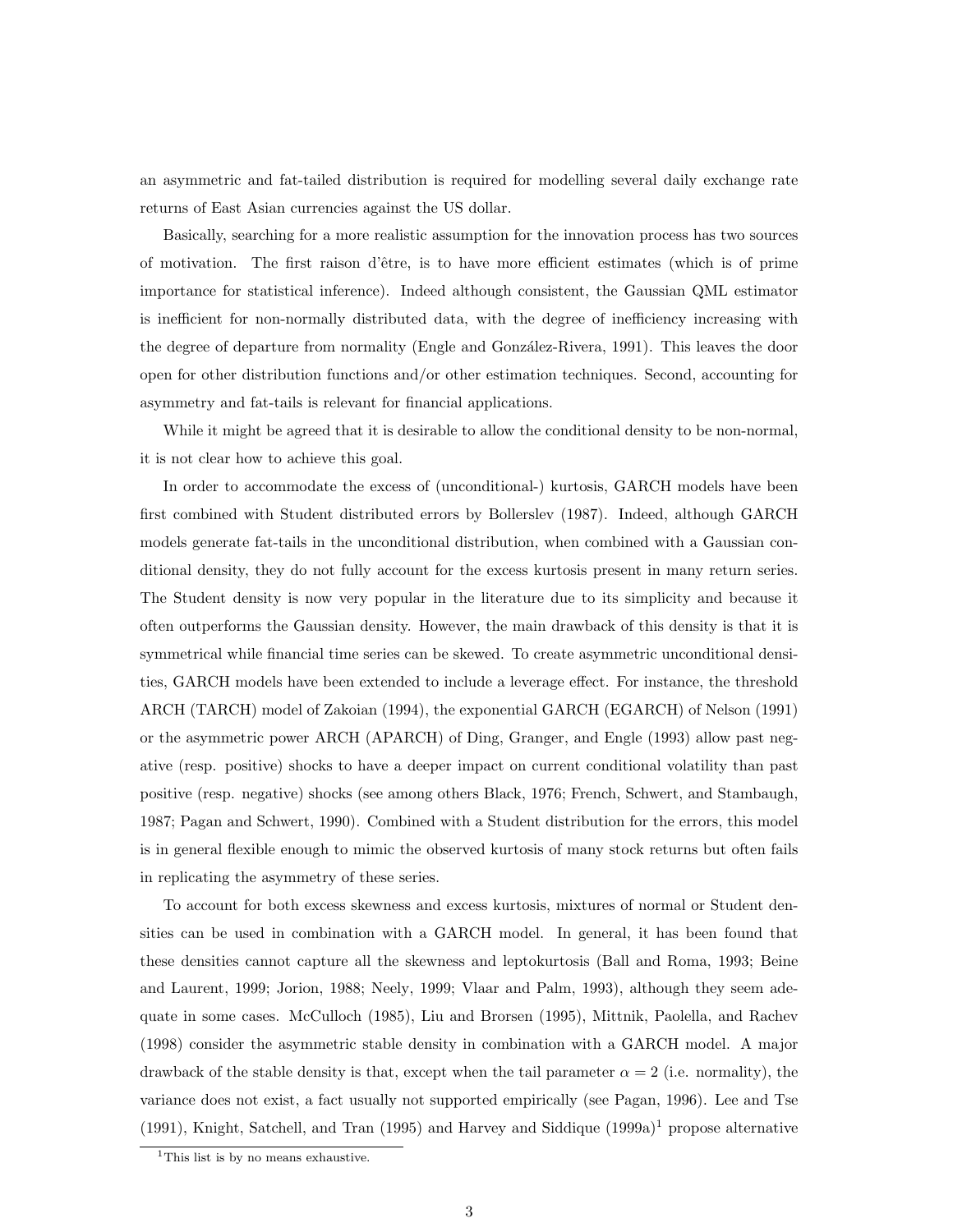skewed fat-tailed densities, with respectively the Gram-Charlier Expansion, the Double-Gamma distribution and the non-central t. However, as pointed out by Bond (2000) in a recent survey on asymmetric conditional density functions, estimation of these densities in a GARCH framework often proved troublesome and highly sensitive to initial values. McDonald (1984) and McDonald (1991) introduce the exponential generalized beta distribution of the second kind (EGB2), a flexible distribution that is able to accommodate not only thick tails but also asymmetry. The usefulness of this density has been proved recently by Wang, Fawson, Barrett, and McDonald (2001) in a GARCH framework. These authors show that a more flexible density than the normal and the Student is required in the modelling of six daily nominal exchange rate returns vis-a-vis the US dollar. However, goodness-of-fit tests clearly reject the EGB2 distribution for all the currencies that they consider, even if it seems that it outperforms the normal and the Student.

Interestingly, Hansen (1994) proposes a skewed Student distribution that nests the symmetric Student when the asymmetry coefficient ( $\lambda$ ) equals 0, with  $-1 < \lambda < 1$ . This density is quite easy to implement and its estimation does not face serious problems of convergence. However, Hansen (1994) does not discuss the relation between  $\lambda$  and higher moments. Recently, Jones and Faddy (2000) have designed another skew-t distribution. This density has two parameters (assuming zero location and unit scale parameters), say a and b. If  $a = b$ , the distribution is the usual symmetrical Student one, with number of degrees of freedom  $v = 2b$  (assuming  $b > 1$ ). If  $a - b > 0$  (< 0), the density is skewed to the right (left): hence  $a - b$  reflects the skewness feature of the density. A property of this skew-t density is that its long tail is thicker than its short tail (if  $a > b$ , the left tail behaves like  $z^{-(2a+1)}$  at minus infinity, the long tail like  $z^{-(2b+1)}$  at plus infinity). Jones and Faddy (2000) also provide the moments and the cumulative density function of their skew-t density.

Recently, (in a context different from the volatility literature) Fernández and Steel (1998) developed a more general tool (based on the method of inverse scaling of the probability density function on the left and the right of the mode) which has the advantages of simplicity and that all the parameters have a clear interpretation. Moreover, contrary to Hansen (1994), Fernández and Steel (1998) discuss the relation between the asymmetry coefficient and the first three moments. However, the main drawback of this density is that it is not expressed in terms of the mean and the variance but in terms of the mode and a measure of the dispersion.

In this paper, we consider possibly skewed and heavy-tailed distributions for the response. Traditional times series models are reformulated as dynamic models for the mean and the variance. The common structure of ARMA and GARCH models are then clearly visible in the conditional mean and the conditional variance. These structures are adapted to model the location and the dispersion parameters of four parameter distributions. We shall consider the family of skewed location-scale distributions that include the skewed Student and the skewed stable as special cases.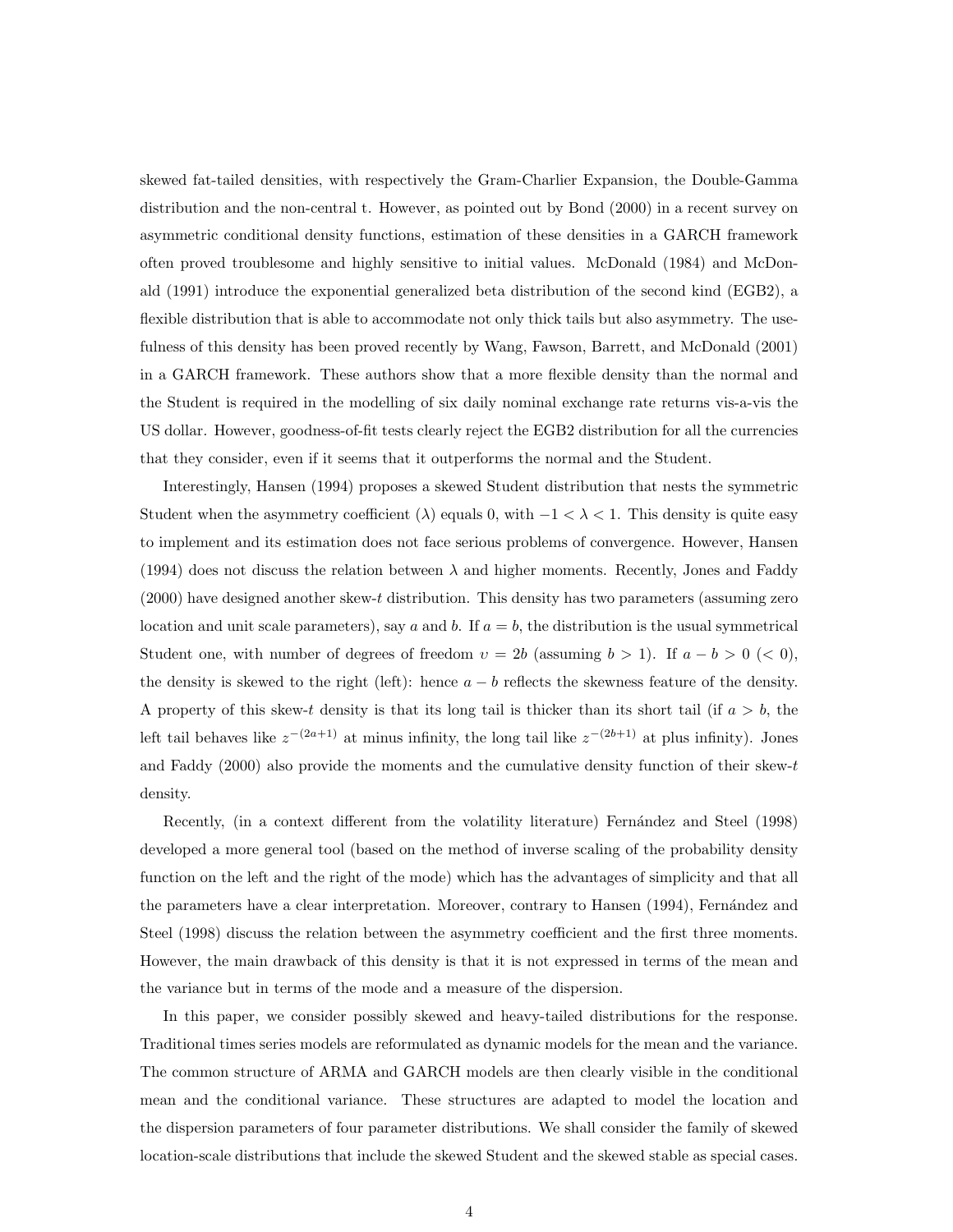The skewness and the tails properties will first be considered time invariant. Dynamics will then be introduced to allow skewness to change over time in a totally different way than Hansen (1994) who conditions the 3rd order moment on past residuals and their square. Our proposal has the major advantage that the conditional skewness parameter has a clear interpretation as the odds ratio of having the next observation above the mode. This allows sensible choices for the quantities on which one conditions to predict future skewness.

The paper is organized as follows. Section 2 briefly introduces the investigated family of distributions. Section 3 presents the modelling framework of the location and dispersion equations while Section 4 describes the maximum likelihood estimation procedure. A general dynamic model for skewness is proposed in Section 5. An empirical application on daily exchange rate returns compares the performance of the different distributions in Section 6. We conclude the paper by a discussion in Section 7.

# 2 Alternative distributions

#### 2.1 The t-distribution

To accommodate the excess of (unconditional) kurtosis, GARCH models have been first combined with Student distributed errors by (Bollerslev 1987). Indeed, although a GARCH model generates fat-tails in the unconditional distribution, when combined with a Gaussian conditional density, it does not fully account for the excess kurtosis present in many return series. The Student density is now very popular in the literature due to its simplicity and because it often outperforms the Gaussian density. As a reminder, a random variable Y is distributed as a Student $(\mu, \sigma^2, v)$  if the density can be written

$$
g_{\upsilon}(y|\mu,\sigma^2) = \frac{\Gamma(\frac{\upsilon+1}{2})}{\sqrt{\pi(\upsilon-2)}\,\Gamma(\frac{\upsilon}{2})} \frac{1}{\left\{1+\frac{1}{\upsilon-2}\left(\frac{y-\mu}{\sigma}\right)^2\right\}^{\frac{\upsilon+1}{2}}} \frac{1}{\sigma}
$$
(1)

where  $\mu$ ,  $\sigma^2 > 0$  and  $v \in IN \setminus [0, 2]$  are respectively the mean, the variance and the degrees of freedom. As  $v$  tends to infinity, the Student tends in distribution to the normal. The t-distribution can be extended by allowing the degree of freedom to take real values in  $(2,\infty)$ . The thickness of the tails is decreasing with v. An alternative parameterization allows v to be less than 2. In these cases, the variance is infinite and  $\sigma^2$ , which is not the variance anymore, remains a dispersion parameter.

#### 2.2 The skewed t-distribution

However, the main drawback of the Student density is that it is symmetrical while financial time series can be skewed. Fernández and Steel (1998) proposed an extension of the Student distribution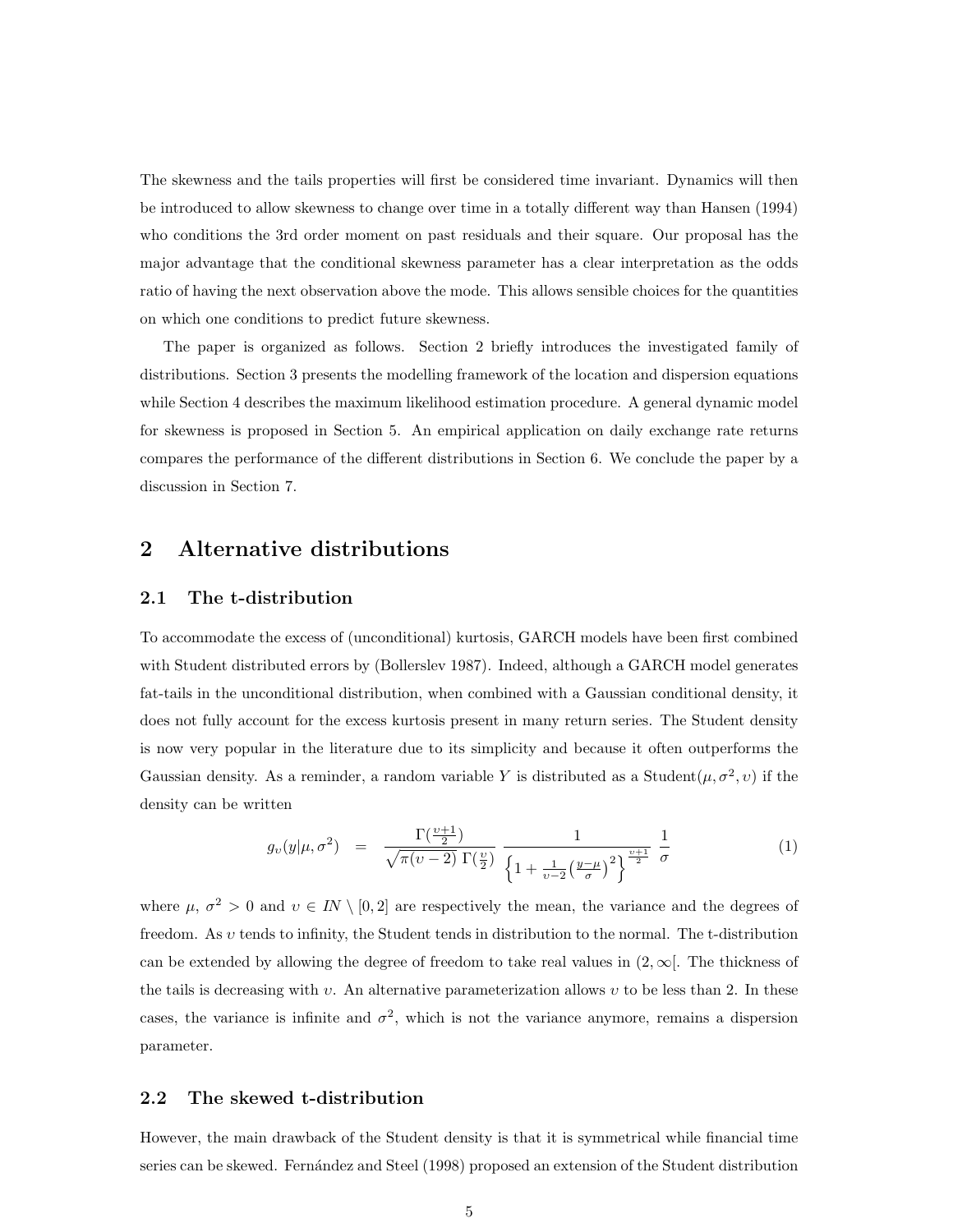by adding a skewness parameter. Their procedure allows the introduction of skewness in any continuous unimodal and symmetric (about  $\gamma$ ) distribution  $g(y; \gamma)$  by changing the scale at each side of the mode. More specifically,

$$
f(y|\gamma,\xi) = \frac{2}{\xi + \frac{1}{\xi}} \left\{ g(\xi(y-\gamma);0)I_{(-\infty,\gamma)}(y) + g((y-\gamma)/\xi;0)I_{[\gamma,\infty)}(y) \right\}
$$
(2)

is a unimodal density with the same mode as  $g(y; \gamma)$  and a skewness parameter  $\xi > 0$  such that the ratio of probability masses above and below the mode is

$$
\frac{\Pr(Y \ge \gamma | \xi)}{\Pr(Y < \gamma | \xi)} = \xi^2 \tag{3}
$$

Note that the density  $f(y|\gamma, 1/\xi)$  is the symmetric of  $f(y|\gamma, \xi)$  with respect to the mode. Therefore, working with  $\xi' = \log(\xi)$  might be preferable to indicate the sign of the skewness. If we take for  $g(y; \gamma)$  the Student density  $g_v(y|\mu = \gamma, \sigma^2)$  in Equation (1), we obtain the four parameter skewed Student distribution in Fernández and Steel (1998). These parameters all have a clear interpretation:

- $\mu$ , as the mode, models the location,
- $\bullet \ \sigma^2 > 0$  (which is not the variance anymore) models the dispersion,
- $\xi > 0$  models the skewness,
- $v > 0$  models the tail thickness.

Four important aspects of the distribution can thus be independently specified. The skewed normal distribution directly obtained by applying Equation (2) to the symmetric normal density with mean  $\gamma$  and variance  $\sigma^2$  is a limiting case  $(v \to \infty)$  of the skewed Student with the same tail properties than the traditional normal.

#### 2.3 The asymmetric stable distribution

Stable distributions are by definition the only possible limiting distributions for the sum of independent, identically distributed random variables (see for example, Samorodnitsky and Taqqu, 1994; Adler, Feldman, and Taqqu, 1998; Lambert and Lindsey, 1999). Therefore these limiting distributions generalize the normal that arises in the central limit theorems when the variance of the summed random variables is finite. Unfortunately, these four parameter distributions are only known through their characteristic function  $\phi(t)$ . A possible parameterization of the latter is given by

$$
\log \phi(t) = i\gamma t - |t|^{\alpha} \delta^{\alpha} \exp \left[ -i\beta \frac{\pi}{2} \eta_{\alpha} \operatorname{sign}(t) \right]
$$
  

$$
\eta_{\alpha} = \min(\alpha, 2 - \alpha) = 1 - |1 - \alpha|
$$
 (4)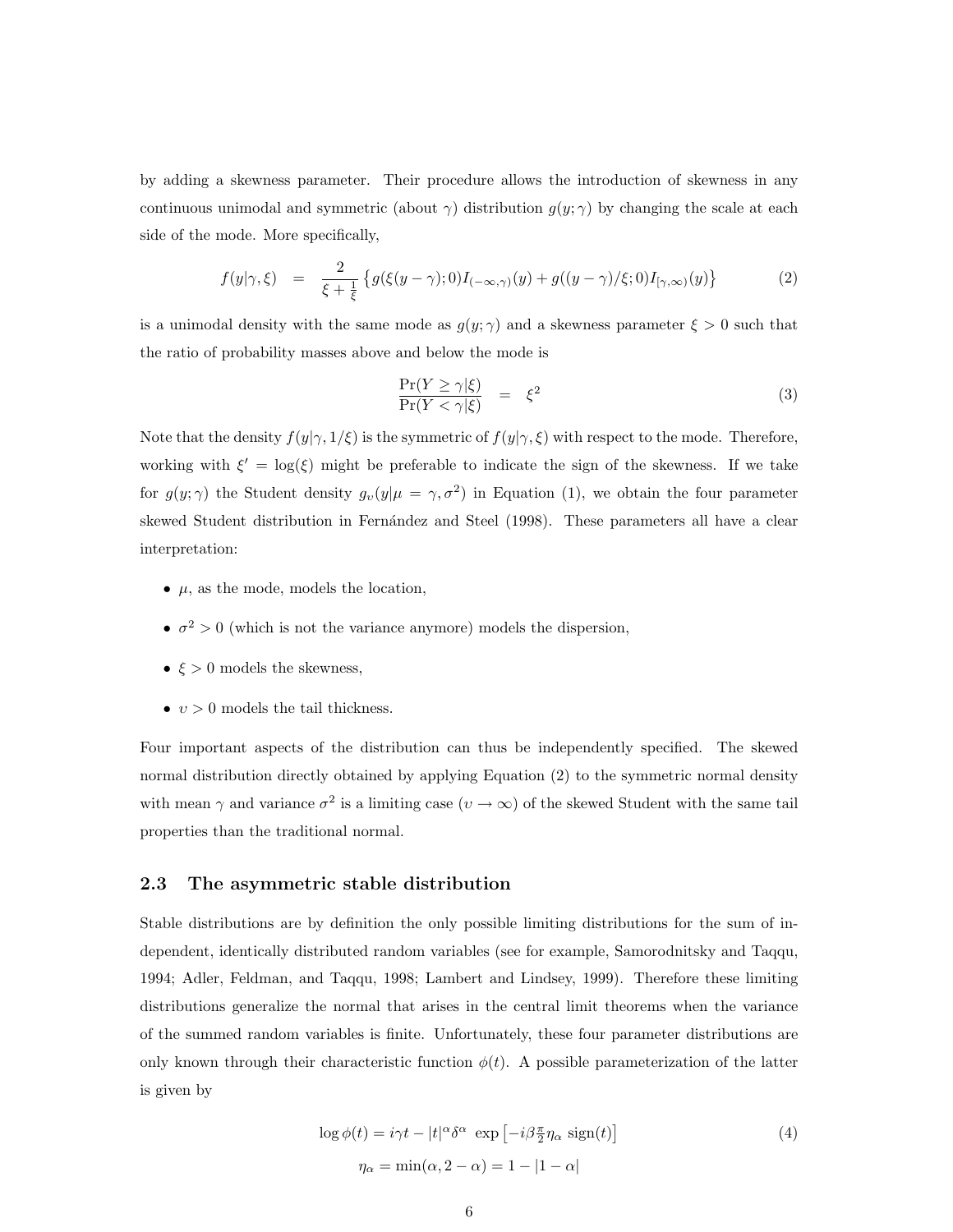where  $\gamma$ ,  $\delta > 0$ ,  $\beta \in [-1, 1]$  and  $\alpha \in (1, 2]$  are location, dispersion, skewness and tail parameters. The cases  $\alpha = 1$ ,  $\alpha = 2$  and  $(\beta, \alpha) = (1, 0.5)$  respectively correspond to the Cauchy, the normal and Lévy distributions. For other parameter values, the density  $g_{\alpha}(y|\gamma,\delta,\beta)$  can only be obtained using numerical approximations (see Part VII in Adler, Feldman, and Taqqu, 1998 ; Lambert and Lindsey, 1999 ; Hoffmann-Jørgensen , 1994, I, pp. 406–411). The density is unimodal Yamazato (1978) and bell-shaped Gawronski (1984). It is symmetric when  $\beta = 0$  and right (left) skewed when  $\beta$  is negative (positive). Stable distributions ( $\alpha \neq 2$ ) are said heavy tailed because the distribution and survivor functions show a power decay

$$
G_{\alpha}(x) \propto (-x)^{-\alpha} \text{ as } x \to -\infty
$$
  
\n
$$
\overline{G}_{\alpha}(x) = 1 - G_{\alpha}(x) \propto x^{-\alpha} \text{ as } x \to +\infty
$$
\n(5)

as in the Pareto case. This can be contrasted to the normal distribution  $(\alpha = 2)$  where an exponential decay is observed

$$
\overline{G}_{\alpha=2}(x) \propto \frac{\exp(-x^2/2)}{x}
$$

One important aspect of stable distributions is that the four parameters can be specified in an independent manner (the space parameter is simply the cartesian product of the four parameter spaces). This is a remarkable result for statisticians used to the exponential family where the specification of the mean often affects in an important manner other aspects of the shape of the considered distribution. However, the range of possible skewness introduced by  $\beta$  in the stable distribution highly depends on the value of the tail parameter  $\alpha$  as illustrated in Figure 1. If we measure skewness by the log of the ratio  $\xi^2$  of probability masses above and below the mode as given in Equation (3), we see that the asymmetry introduced by non-zero values of  $\beta$  becomes negligible as  $\alpha$  approaches 2. It presents at least two drawbacks:

- the analyst might think, for example, that the data present severe skewness because the estimated value of  $\beta$  is close to -1 or 1. However, the last figure shows that he might be completely wrong if the fitted stable distribution is characterized by an  $\alpha$  parameter close to 2. A re-parameterization of the stable distribution is thus desirable to reflect reliably the skewness introduced by the skewness parameter. This parameter would obviously be a function of  $\beta$  and  $\alpha$ .
- the analyzed dataset might present (severe) skewness and have heavy tails (cf. Equation (5)) with an  $\alpha$  close to 2. The stable family of distributions cannot adequately describe such a phenomenon.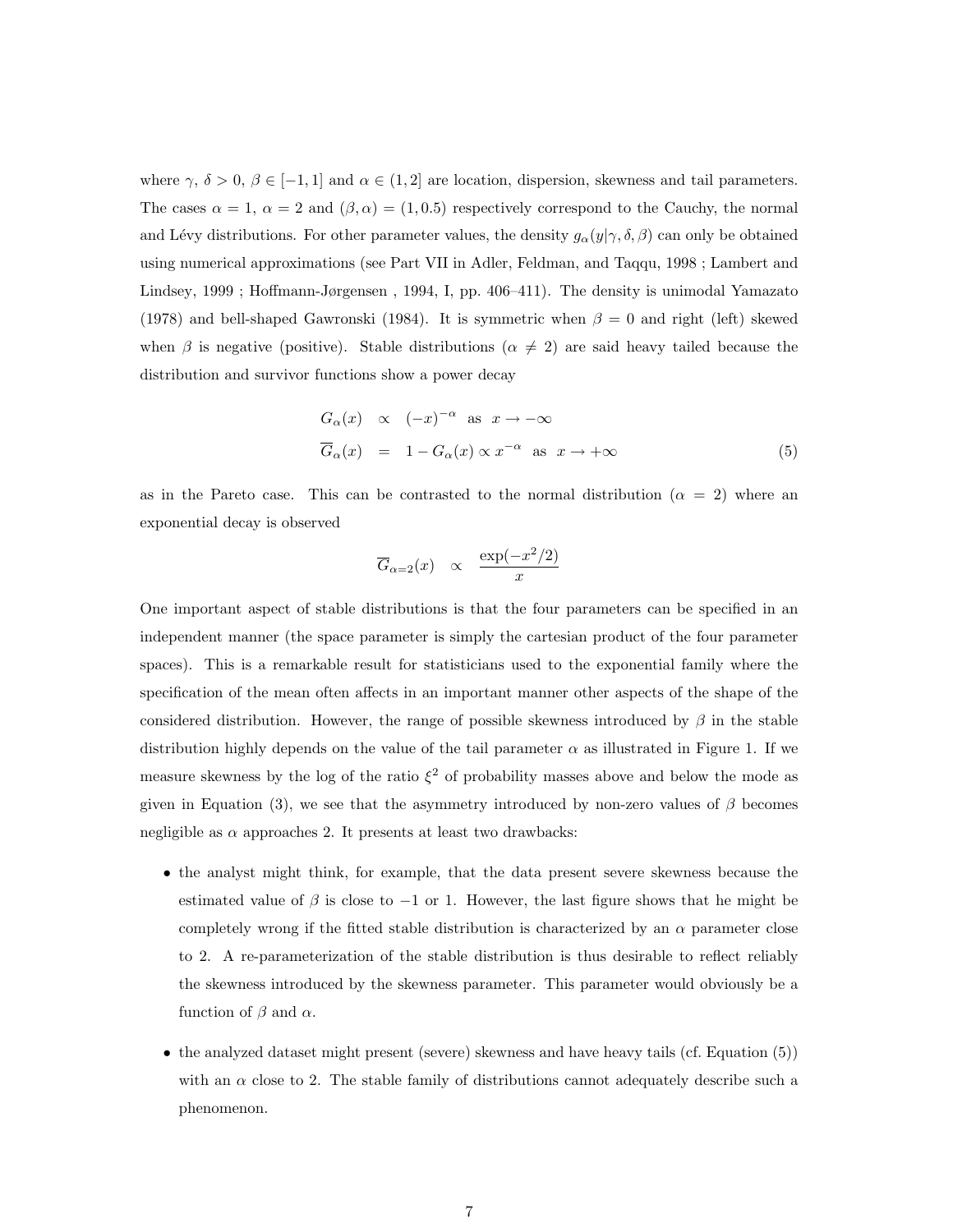#### 2.4 The skewed stable distribution

The skewed stable distribution is an alternative to the traditional (asymmetric) stable distribution to model heavy tailed processes. The two drawbacks mentioned above about the stable disappear in this new four parameter family of distributions. Moreover, each of the four parameters involved describe in an unambiguous way four fundamental aspects of the underlying unimodal densities. If  $g_{\alpha}(y|\gamma,\delta,\beta=0)$  denotes the density of the symmetric unimodal stable distribution (with a mode at  $\gamma$ ) obtained by inverting the characteristic function in Equation (4), the density of the skewed stable distribution is defined as

$$
f_{\alpha}(y|\gamma,\delta,\xi) = \frac{2}{\xi + \frac{1}{\xi}} \left\{ g_{\alpha}(\xi(y-\gamma)|0,\delta,\beta=0)I_{(-\infty,\gamma)}(y) + g_{\alpha}((y-\gamma)/\xi|0,\delta,\beta=0)I_{[\gamma,+\infty)}(y) \right\}
$$
(6)

following the general method described by Fernández and Steel (1998). The four parameters in that distribution now have an unambiguous interpretation:

- $\gamma$  is the mode,
- $\delta$  is the dispersion parameter,
- $\epsilon^2$  is the skewness parameter giving the ratio of probability masses above and below the mode,
- $\alpha$  is the tail parameter such that (when  $\alpha \neq 2$ )

$$
F_{\alpha}(y|\gamma, \delta, \xi) \propto (-y)^{-\alpha}
$$
 as  $y \to -\infty$   
 $\overline{F}_{\alpha}(y|\gamma, \delta, \xi) \propto y^{-\alpha}$  as  $y \to +\infty$ 

The location parameter  $\gamma$ , as the mode, is easier to interpret than the location measure considered in the usual stable distribution. The amount of skewness corresponding to a given value of  $\xi$  is the same whatever the value of the tail parameter  $\alpha$ . Moreover, skewness of any size can now be introduced in the distribution through the parameter  $\xi$ . Finally, for large values of |y|, the stable and the skewed stable distributions show the same Paretian behavior in the tails.

#### 2.5 Skewed location-scale distributions

Consider the following class of densities

$$
f(y|\gamma,\delta,\xi) = \frac{2}{\xi + \frac{1}{\xi}} \left\{ g(\xi(y-\gamma)|0,\delta)I_{(-\infty,\gamma)}(y) + g((y-\gamma)/\xi|0,\delta)I_{[\gamma,+\infty)}(y) \right\} \tag{7}
$$

with

$$
g(y|\gamma,\delta) = \frac{1}{\delta} h\left(\frac{y-\gamma}{\delta}\right)
$$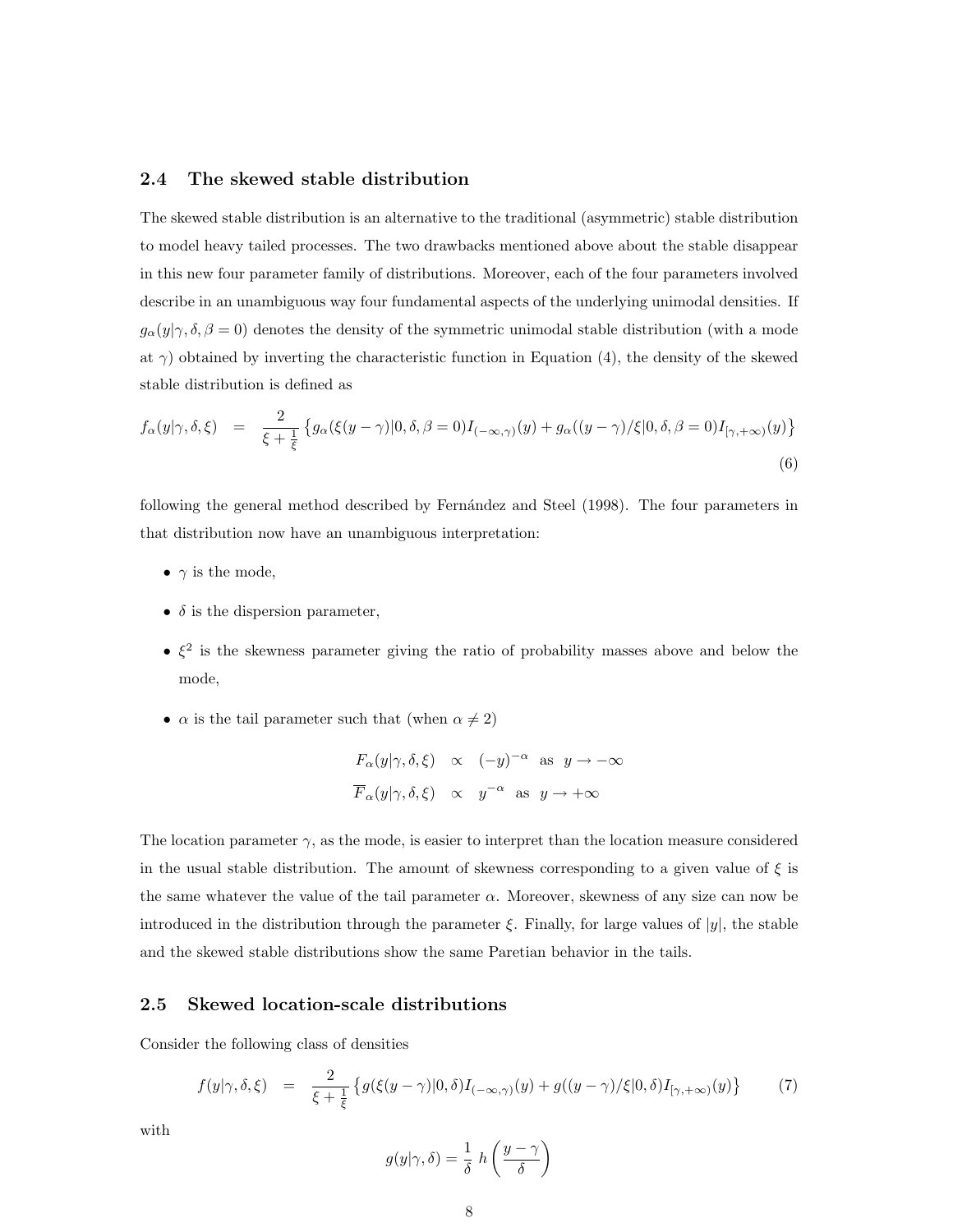where  $h(\cdot)$  is a unimodal and symmetric density about 0 with existing first and second derivatives at 0. Thus,  $f(y|\gamma,\delta,\xi)$  is the skewed version of a location-scale density  $g(y|\gamma,\delta)$  unimodal and symmetric about  $\gamma$  with

- mode  $\gamma$ ,
- skewness parameter such that  $\xi^2$  is the ratio of probabilities above and below the mode,
- a dispersion parameter  $\delta^2$  measuring the inverse of the curvature of the density at the mode. Indeed, we have

$$
\begin{cases}\n\left(-\frac{\partial^2 \log f(y|\gamma,\delta,\xi)}{\partial_L y^2}\right)^{-1}_{|y=\gamma} = \frac{h(0)}{-h''(0)} \frac{1}{\xi^2} \delta^2\\ \n\left(-\frac{\partial^2 \log f(y|\gamma,\delta,\xi)}{\partial_R y^2}\right)^{-1}_{|y=\gamma} = \frac{h(0)}{-h''(0)} \xi^2 \delta^2\n\end{cases} \tag{8}
$$

as inverse curvature measure on, respectively, the left and the right of the mode  $\gamma$  (with ∂/∂<sub>L</sub> and  $\partial/\partial_R$  denoting respectively left and right derivatives).

We shall write

$$
Y \sim \text{SLS}(h, \gamma, \delta, \xi)
$$

to denote that Y has a skewed location-scale (SLS) distribution with generating density  $h(\cdot)$ . Special cases

1. Normal distribution: we have

$$
h(x) = \frac{1}{\sqrt{2\pi}} \exp(-0.5 \ x^2)
$$

Note that, as

$$
\frac{h(0)}{-h''(0)} = 1 ,
$$

Equation (8) just yields  $\delta^2$  for the inverse curvature measure.

2. Skewed Student distribution: we have seen that

$$
h(x) = h_{\nu}(x) = \frac{\Gamma(\frac{\nu+1}{2})}{\sqrt{\pi(\nu-2)} \Gamma(\frac{\nu}{2})} \frac{1}{\left(1 + \frac{1}{\nu-2} x^2\right)^{\frac{\nu+1}{2}}}
$$

Note that, as

$$
\frac{h(0)}{-h''(0)} = \frac{v-2}{v+1} ,
$$

Equation (8) just yields  $\frac{v-2}{v+1}\delta^2$  for the inverse curvature measure when  $\xi^2 = 1$ .

3. Skewed stable distribution: the generating density is

$$
h(x) = h_{\alpha}(x) = g_{\alpha}(x | \gamma = 0, \delta = 1, \beta = 0)
$$

obtained by inverting the characteristic function in Equation (4). Equation (8) just yields  $\frac{h_{\alpha}(0)}{-h_{\alpha}^{\prime\prime}(0)}\delta^2$  for the inverse curvature measure when  $\xi^2=1$ .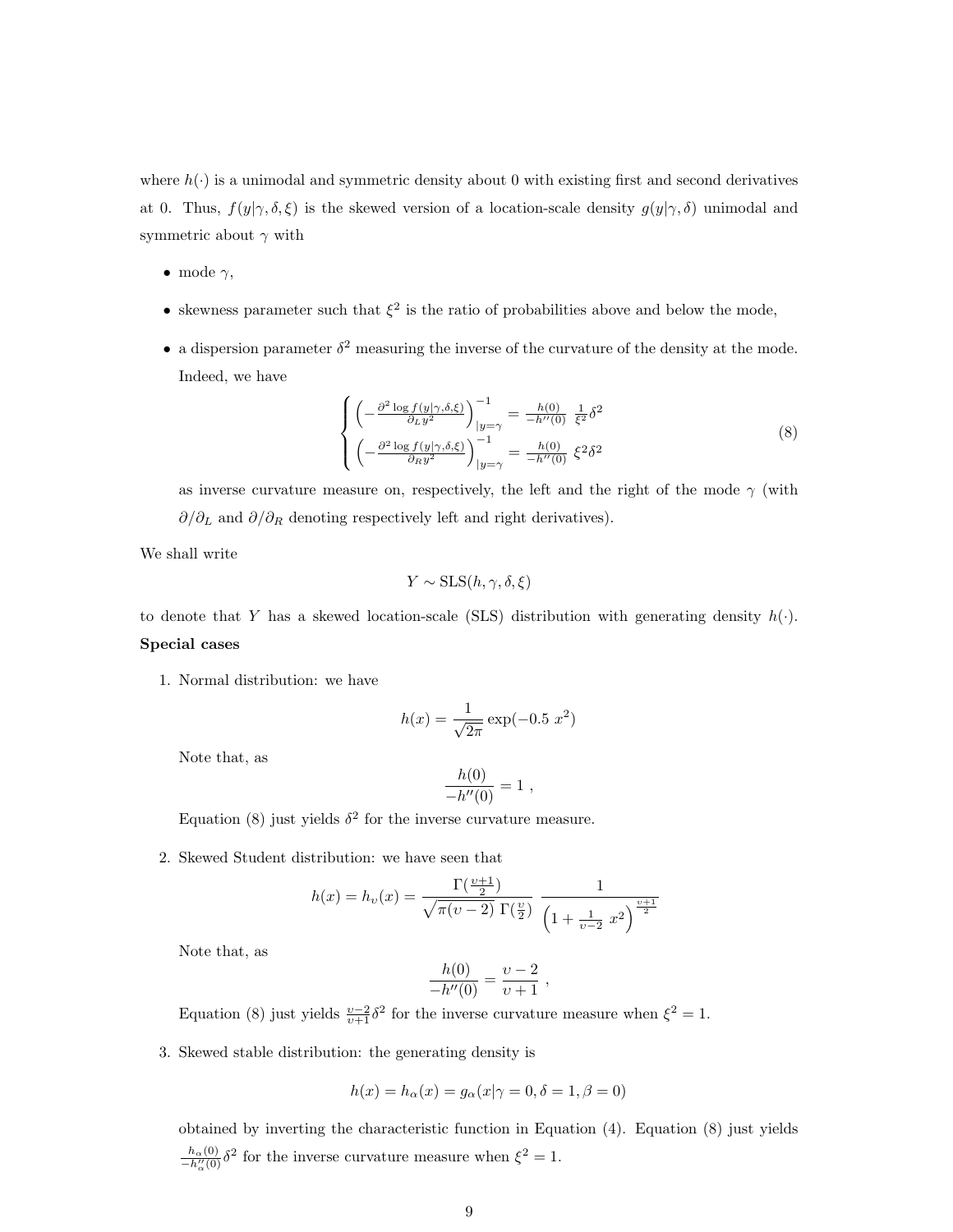#### 2.6 Distribution and quantile functions of a skewed distribution

Assume that  $f(y|\gamma, \delta, \xi)$  is a density skewed using the technique proposed by Fernández and Steel (1998) in Equation (2) applied on a continuous and symmetric location-scale density  $g(y|\gamma,\delta)$  with location and dispersion parameters  $\gamma$  and δ. We can relate the distribution function (cdf) F and the quantile function  $F^{-1}$  to the starting cdf G and quantile function  $G^{-1}$ . We have

$$
F(y|\gamma,\delta,\xi) = \begin{cases} \frac{2}{1+\xi^2} G(\xi(y-\gamma)|0,\delta) & \text{if } y < \gamma \\ 1 - \frac{2}{1+\xi^{-2}} G(-\xi^{-1}(y-\gamma)|0,\delta) & \text{if } y \ge \gamma \end{cases}
$$

for the cdf and

$$
F^{-1}(p|\gamma,\delta,\xi) = \begin{cases} \frac{1}{\xi}G^{-1}\left(\frac{p}{2}(1+\xi^2)|\gamma,\delta\right) & \text{if } p < \frac{1}{1+\xi^2} \\ -\xi G^{-1}\left(\frac{1-p}{2}(1+\xi^{-2})|\gamma,\delta\right) & \text{if } p \ge \frac{1}{1+\xi^2} \end{cases}
$$

for the quantile function.

# 3 Reformulation of time series models

# 3.1 The  $\text{ARMA}(p_1, q_1)$  model

Efficient tools have been developed to model long sequences of data or time series. The ARMA model of Box and Jenkins (1970) is available in most generalist statistical packages to model the serial dependence arising in sequences of data. More specifically, if  $\{y_1, \ldots, y_n\}$  is a sequence of observations indexed by the (discrete) time t and L the lag operator, then an  $ARMA(p_1, q_1)$  model is given by

$$
Y_t = \phi_{11}(Y_{t-1} - \psi_{1t-1}) + \ldots + \phi_{1p_1}(Y_{t-p_1} - \psi_{1t-p_1}) + \epsilon_t + \theta_{11}\epsilon_{t-1} + \ldots + \theta_{1q_1}\epsilon_{t-q_1} \tag{9}
$$

or equivalently by

$$
\Phi_1(L)(Y_t - \psi_{1t}) = \Theta_1(L)\epsilon_t
$$
\n
$$
\Phi_1(L) = 1 - \sum_{i=1}^{p_1} \phi_{1i} L^i \; ; \; \Theta_1(L) = 1 + \sum_{j=1}^{q_1} \theta_{1j} L^j
$$
\n(10)

where

- the roots of the polynomials  $\Phi_1(L)$  and  $\Theta_1(L)$  are supposed to lie outside the unit circle,
- the  $\{\epsilon_t\}$  is *i.i.d.*(0,  $\sigma^2$ ).
- $\psi_{1t}$  is the unconditional mean of  $Y_t$  which could change with (possibly) time varying (exogenous) covariates  $\{x_t\}$  if desired.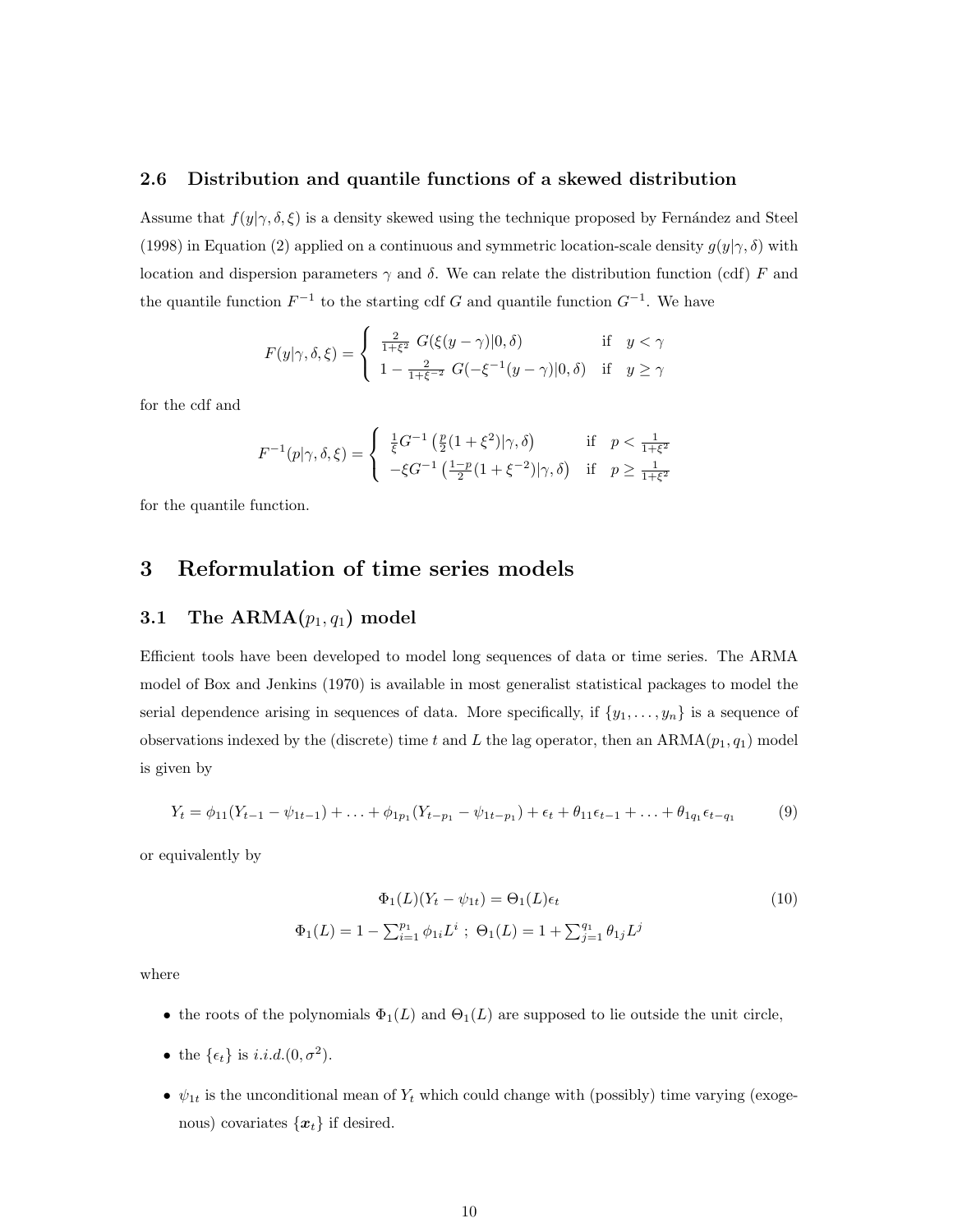The "epsilon" notation in Equation (10) is interesting because it allows to derive the properties of the  $Y_t$ 's (such as its unconditional moments) in an easy way. Moreover, expressing  $Y_t$  (or  $\epsilon_t$ ) as a function of its previous states and of past values of the  $\epsilon$ 's  $(Y_t)$ 's) can easily be done by inverting the  $\Phi_1(L)$  ( $\Theta_1(L)$ ) polynomials in Equation (10). However, the  $\epsilon$  notation hides a complex structure in the underlying conditional first moment where the hypotheses and the dynamics introduced by the ARMA model can be better understood. After some straightforward manipulations of Equation (10), we get, for the conditional mean  $\mu_t$ ,

$$
\mu_t = \psi_{1t} + \sum_{i=1}^{p_1} \phi_{1i}(y_{t-i} - \psi_{1,t-i}) + \sum_{j=1}^{q_1} \theta_{1j}(y_{t-j} - \mu_{t-j})
$$
\n(11)

with

 $e_t = y_t - \mu_t$ 

as observed value for  $\epsilon_t$ . The conditional mean is thus divided into three contributions:

- 1. a covariate part  $\psi_{1t}$  as in traditional regression model which is also the unconditional mean of  $Y_t$ ,
- 2. the  $AR(p_1)$  part, that corrects the regression model using its past deficiencies as measured by the previous  $p_1$  residuals, i.e. the differences between past observations and their respective unconditional mean,
- 3. the MA( $q_1$ ) part that corrects the regression and AR( $p_1$ ) models with their  $q_1$  past errors.

# 3.2 The  $\mathrm{GARCH}(p_2,q_2)$  model

The above ARMA model assumes that the conditional variance of  $Y_t$ , which is also the variance of  $\epsilon_t$ , is constant and equal to  $\sigma^2$ . As the mean of  $\epsilon_t$  is zero, this is simply  $E(\epsilon_t^2)$ . The generalized autoregressive conditionally heteroskedastic model , i.e. GARCH(p,q), defined by Bollerslev (1986), allows the conditional variance of  $\epsilon_t$  to change over time as specified by:

$$
\sigma_t^2 = E(\epsilon_t^2 | \mathcal{F}_{t-1}) = \omega + \sum_{i=1}^q \alpha_i e_{t-i}^2 + \sum_{j=1}^p \beta_j \sigma_{t-j}^2
$$
\n(12)

with  $\omega > 0, \alpha_i \geq 0, \beta_j \geq 0$ , where  $e_t^2 = (y_t - \mu_t)^2$  is (say) the squared residual from the ARMA model for the mean. We propose the following alternative definition

$$
\sigma_t^2 = \psi_{2t} + \sum_{i=1}^{p_2} \phi_{2i} (e_{t-i}^2 - \psi_{2,t-i}) + \sum_{j=1}^{q_2} \theta_{2j} (e_{t-j}^2 - \sigma_{t-j}^2)
$$
\n(13)

for the conditional variance, where  $\psi_{2t}$  is the unconditional variance which could be changing with (possibly) time varying covariates. It is closely related to the expression that Chung (1999)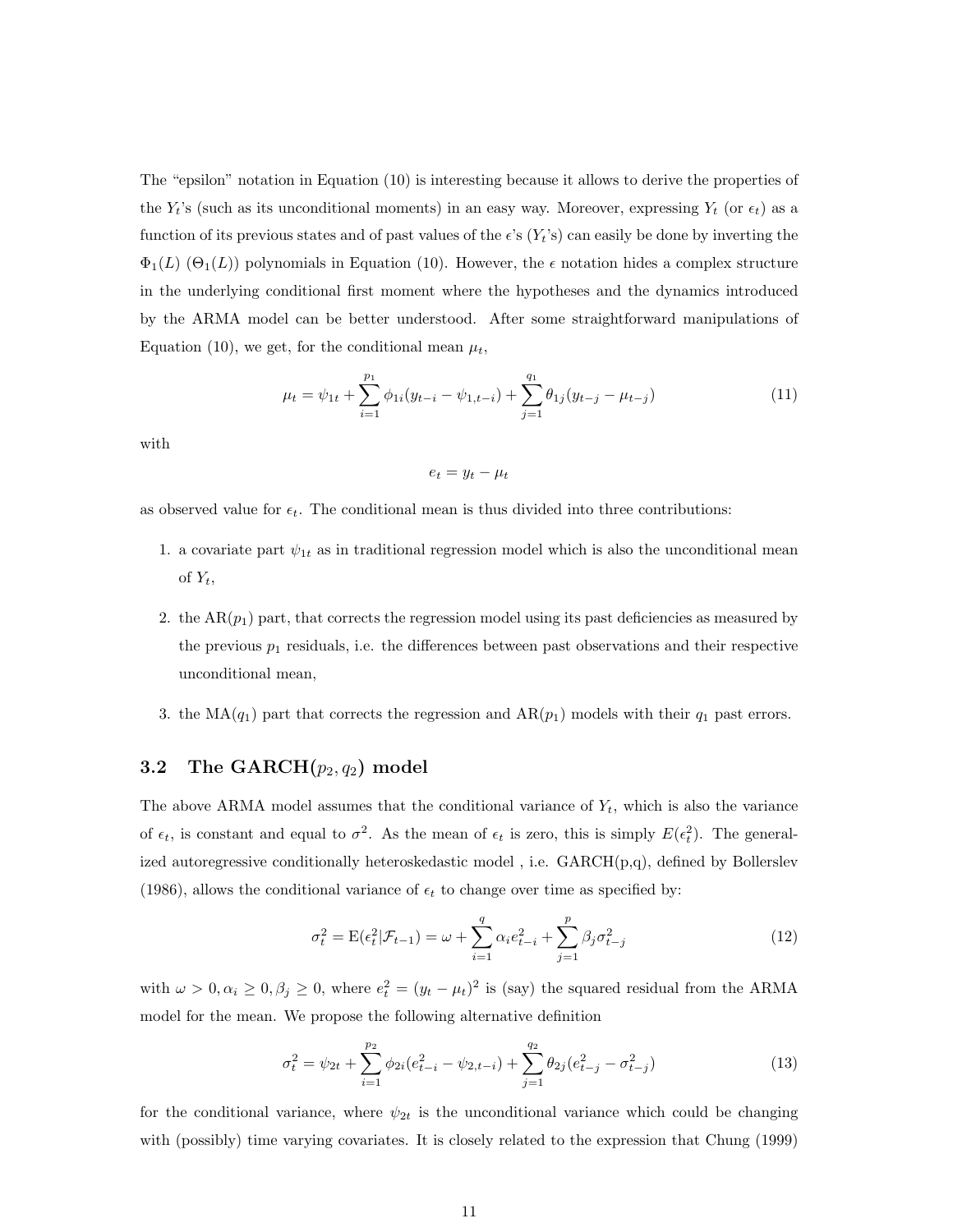considered in the FIGARCH framework. Note that there is a one to one relation between (12) and (13). Indeed,

$$
\omega = \psi_{2t}(1 - \sum_{i=1}^{p_2} \phi_{2i}L), \ \alpha_i = \phi_{2i} + \theta_{2j}, \ \beta_j = -\theta_{2i}, \ p = q_2, \ q = \max[p_2, q_2],
$$

$$
\phi_{2i} = 0 \text{ for } i > p_2 \text{ and } \theta_{2j} = 0 \text{ for } j > q_2
$$

Translating the positivity constraints of (12) for (13) leads to

$$
\psi_{2t} > 0, \ \phi_{2i} + \theta_{2j} \ge 0, \ \phi_{2i} \le 0
$$

Equation (13) shares the same structure as the conditional mean in the ARMA model of Section 3.1. Using the same arguments, one can show that  $\{\epsilon_t^2 - \psi_{2t}^2\}$  is first-order stationary when the roots of

$$
\Phi_2(L) = 1 - \sum_{i=1}^{p_2} \phi_{2i} L^i
$$

all lie outside the unit circle. As Equation (13) can be rewritten as

$$
(\sigma_t^2 - \psi_{2t}) = \sum_{i=1}^{p_2} \phi_{2i} (e_{t-i}^2 - \psi_{2,t-i}) + \sum_{j=1}^{q_2} \theta_{2j} [(e_{t-j}^2 - \psi_{2,t-j}) - (\sigma_{t-j}^2 - \psi_{2,t-j})],
$$

the mean  $m$  of  $(\epsilon_t^2 - \psi_{2t})$  at stationarity must check

$$
m = \sum_{i=1}^{p_2} \phi_{2i} m + \sum_{j=1}^{q_2} \theta_{2j} [m - m]
$$

Thus, using the stationarity condition, it requires  $m$  to be zero and hence

$$
\mathrm{E}(\epsilon_t^2)=\psi_{2t}
$$

In particular, when

$$
\psi_{2t} = \psi_2 \quad \forall \ t,
$$

the variance of  $\epsilon_t$  at stationarity is  $\psi_2$ . This is the main motivation for the above proposed alternative definition of the GARCH. In the rest of the paper, we shall speak about an ARMA-GARCH model when the location and the dispersion parameters of the considered response conditional distribution can be expressed as in Equations (11) and (13).

# 3.3 The  $APARCH(p_2, q_2)$  model

The GARCH(p,q) model has been extended in various ways. One of the most interesting developments is the asymmetric power (G)ARCH or APARCH(p,q) model (Ding, Granger, and Engle 1993) which allows to take account of both the conditional asymmetry and (possible) long memory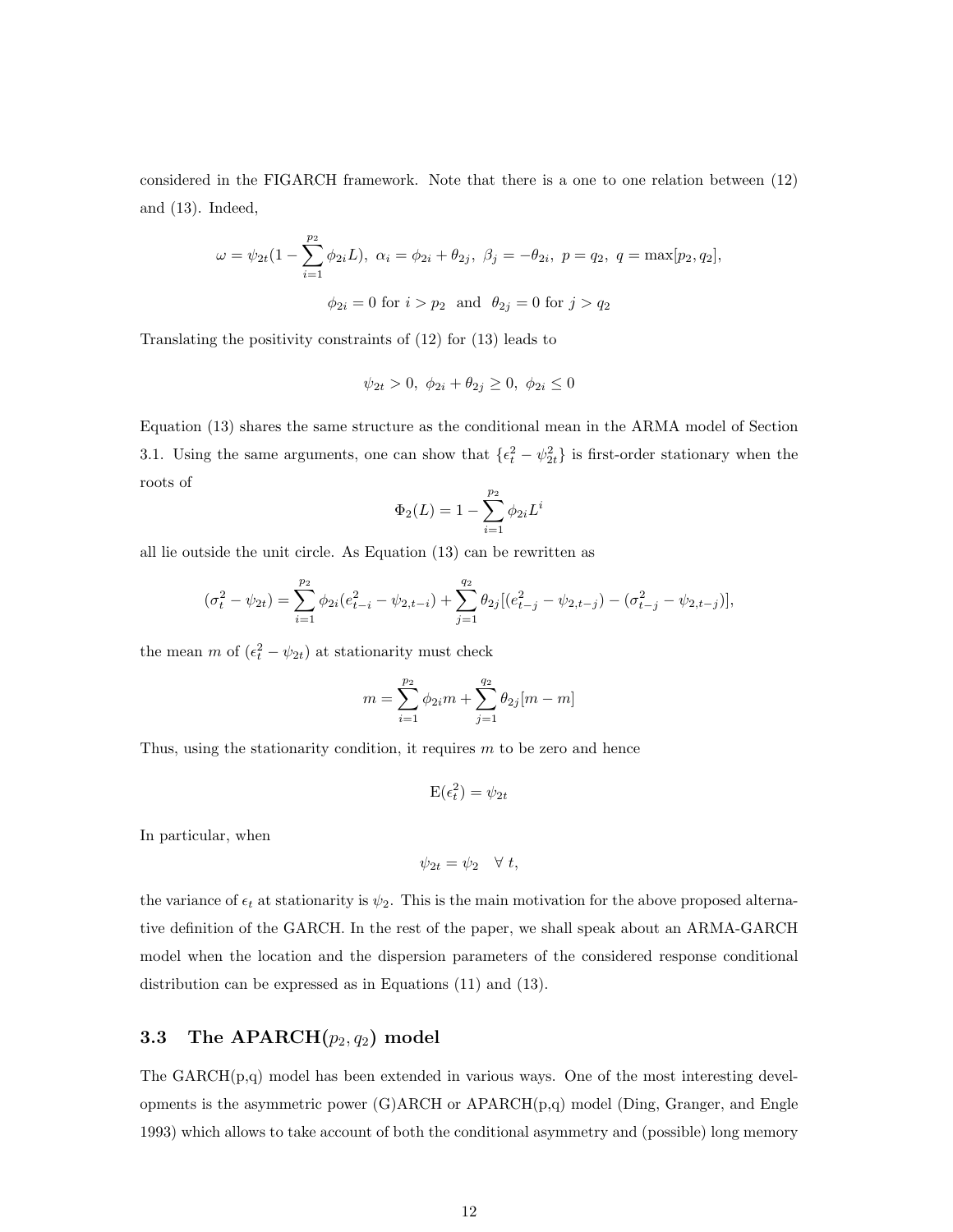property empirically described in stock market volatility. This long memory is introduced by a GARCH like model for  $\sigma_t^{\zeta}$  instead of the conditional variance  $\sigma_t^2$ :

$$
\sigma_t^{\zeta} = \omega + \sum_{i=1}^q \alpha_i k(e_{t-i})^{\zeta} + \sum_{j=1}^p \beta_j \sigma_{t-j}^{\zeta}
$$

where

$$
\sigma_t^{\zeta} = \mathcal{E}(\epsilon_t^{\zeta} | \mathcal{F}_{t-1}) \; ; \; e_t = y_t - \mu_t
$$

$$
k(e_{t-i}) = |e_{t-i}| - \tau_i e_{t-i}
$$

$$
\omega > 0, \alpha_i \ge 0, \beta_j \ge 0, \zeta > 0, -1 < \tau_i < 1
$$

This specification has been motivated by a stylized fact detected by Taylor (1986) who first observed that the absolute returns  $(|y_t|)$  in financial time series are positively autocorrelated, even at long lags. Ding, Granger, and Engle (1993) found that that the closer  $\zeta$  to 1, the larger the memory of the process.<sup>2</sup> The extra set of  $\tau_i$  parameters allows a different effect of a positive and a negative shock on volatility. More details can be found in the above mentioned reference. The properties of the APARCH model has been studied recently by He and Teräsvirta (1999a, 1999b). It is interesting to know that the APARCH model includes at least six other proposed alternatives to the GARCH model as special cases. As in the previous section and to keep the same structure as Equations (11) and (13), we propose an alternative specification of the APARCH( $p_2, q_2$ ):

$$
\sigma_t^{\zeta} = \psi_{2t} + \sum_{i=1}^{p_2} \phi_{2i} \left\{ k(e_{t-i})^{\zeta} - \psi_{2,t-i} \right\} + \sum_{j=1}^{q_2} \theta_{2j} \left\{ k(e_{t-j})^{\zeta} - \sigma_{t-j}^{\zeta} \right\}
$$
(14)

For equity returns and interest rates, it is particularly unlikely that positive and negative shocks have the same impact on volatility (see Black, 1976; Glosten, Jagannathan, and Runkle, 1993; Nelson, 1991; Engle, Ng, and Rothschild, 1990 among others). In general, with exchange rate returns (like in Section 6), assuming  $\tau_i = 0$   $\forall i$  is empirically supported.<sup>3</sup>

# 4 Time series models and skewed distributions

The objective is now to adapt ARMA-GARCH and ARMA-APARCH models to describe dynamics in skewed location-scale distributions. In the skewed Student (say) distribution, when the skewness parameter  $\xi$  differs from one,  $\mu$  and  $\sigma^2$  are not the mean and the variance anymore, but the mode and a dispersion parameter. Therefore, dynamics cannot be properly introduced in the skewed Student distribution by specifying dynamics in  $\mu$  and  $\sigma^2$  using Equations (11) and (13). The same

<sup>2</sup>Tse (1998) extended the APARCH by including a pure long memory feature (FIAPARCH). Even if such an extension is straightforward, little is known about the properties of such a model. This is the reason why we do not tackle this specification in this paper.

<sup>3</sup>Results, not reported here, highly support this assumption.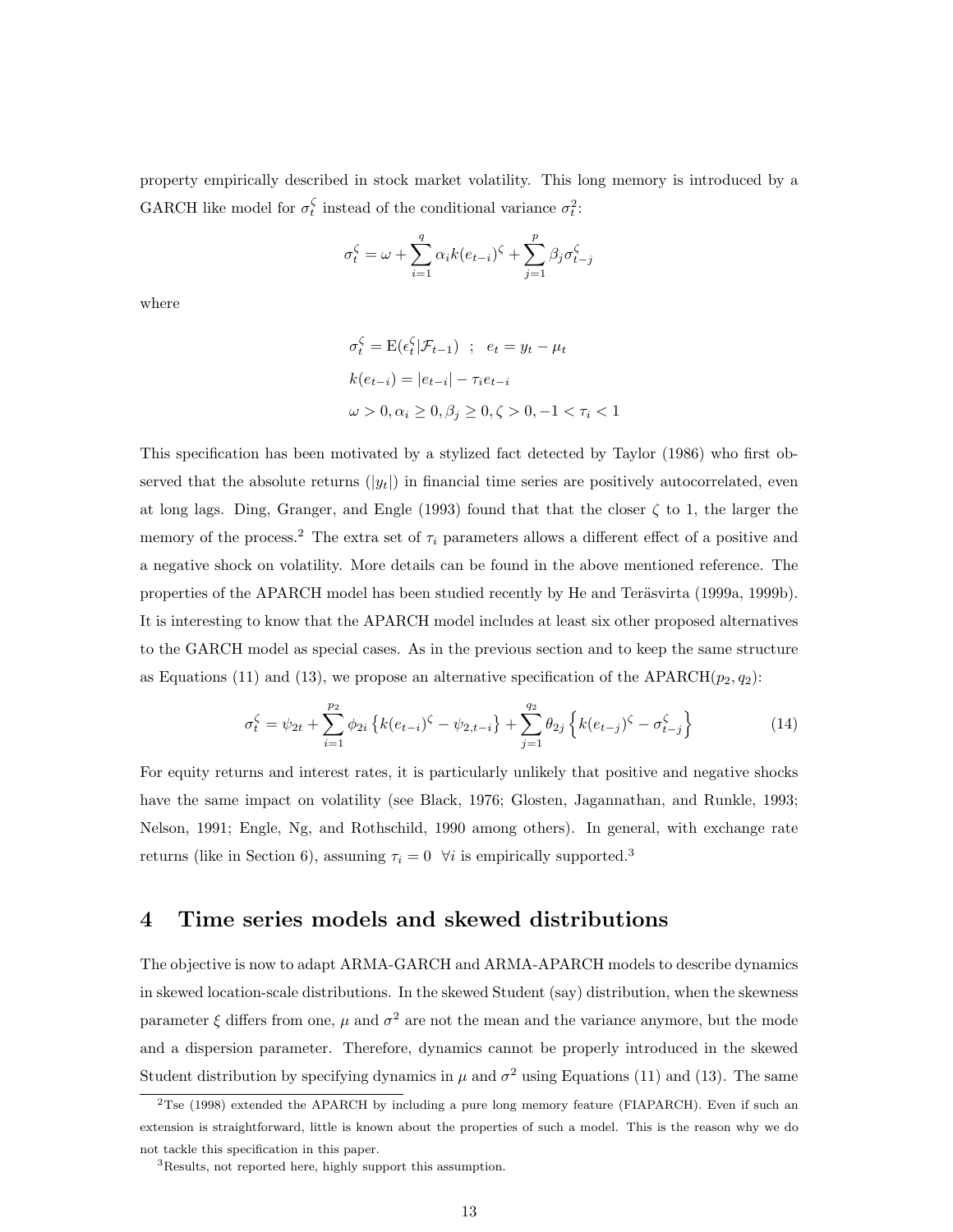type of problems arise with the skewed stable distribution as the mean is possibly non finite (when  $\alpha \leq 1$ ) and the variance infinite (except when  $\alpha = 2$ ).

#### 4.1 Parameter estimation

When the chosen distribution for the innovation is the traditional normal, estimating the parameters appearing in an ARMA-GARCH structure is straightforward. One way to tackle the problem is to assume that the responses

$$
(Y_t|\mathcal{F}_{t-1}) \sim N(\mu_t, \sigma_t^2)
$$

are conditionally independent with the first two conditional moments given by Equations (11) and (13). The parameters in the ARMA-GARCH model can then be estimated by maximizing (apart from initial conditions) the corresponding likelihood

$$
L = \prod_{t=1}^{n} f(y_t | \mu_t, \sigma_t^2)
$$

where  $f(\cdot)$  is the normal density. The technique is similar when the Student distribution is considered. Using the same equations for the first two conditional moments, we get as likelihood

$$
L = \prod_{t=1}^{n} f_v(y_t | \mu_t, \sigma_t^2)
$$
\n(15)

where the density  $f_v(\cdot)$  is given by Equation (1).

#### 4.2 Time series models with skewed location-scale densities

We assume that the distribution of the response  $Y_t$  conditional on the history  $F_{t-1}$  of the process is such that

$$
(Y_t | \mathcal{F}_{t-1}) \sim \text{SLS}(h, \gamma_t, \delta_t, \xi_t)
$$

with conditional parameters  $\gamma_t, \delta_t$  and  $\xi_t$ .

#### 4.2.1 ARMA model

Let us assume that both the dispersion and the skewness parameters are constant, i.e.

$$
\delta_t = \delta \; ; \; \xi_t = \xi
$$

We would like to propose a specification of the same type as the ARMA model of Equation (11) relating the conditional mode (instead of the possibly non existing mean) to the history of the process. In Equation (11), we see that past observed residuals

$$
e_j = y_j - \mu_j \ (j < t)
$$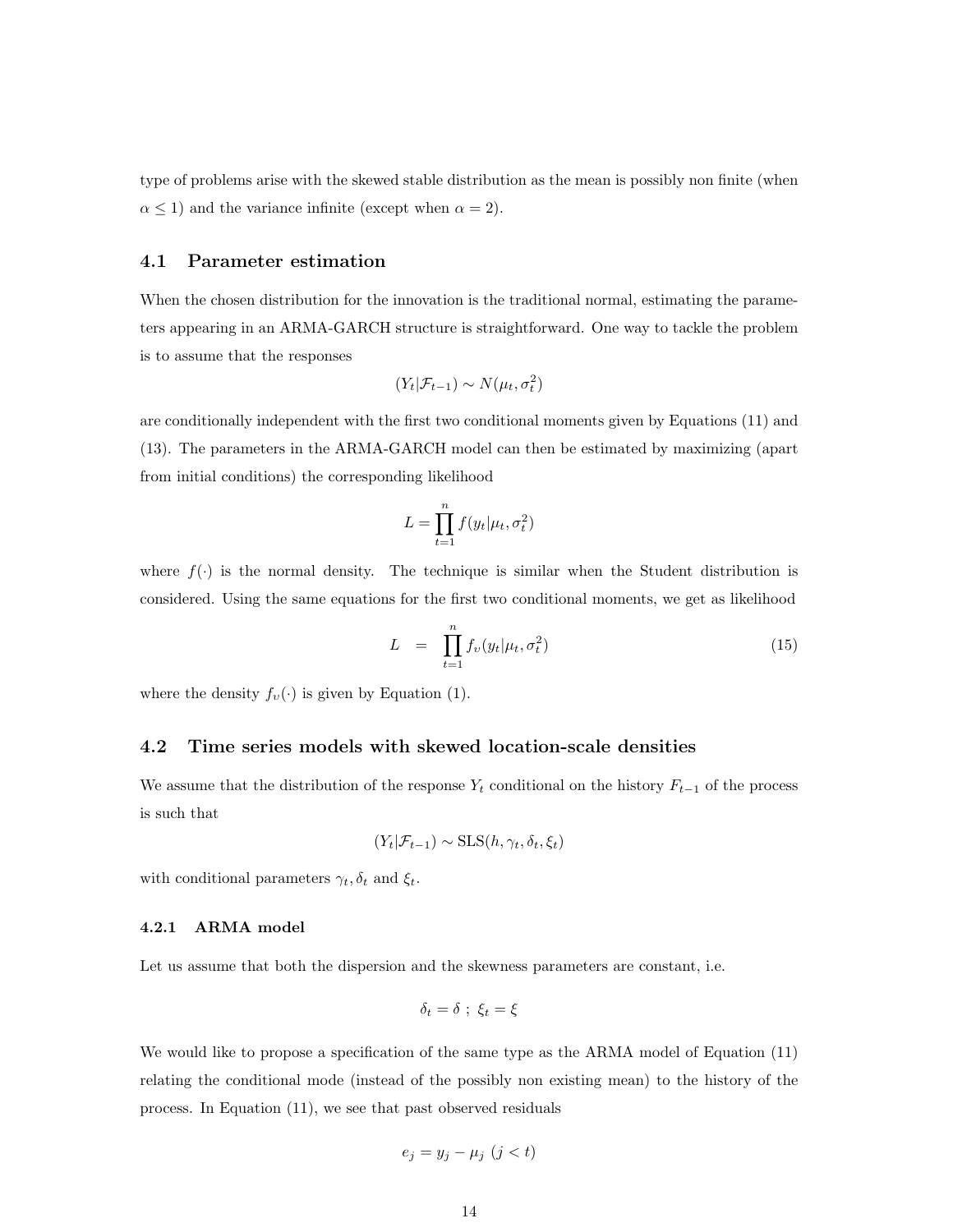are used to measure prediction errors before time t. The choice of this error measure is motivated by

$$
E(\epsilon_{t-j} = Y_{t-j} - \mu_{t-j}|\mathcal{F}_{t-j-1}) = 0
$$

provided that our conditional distribution (which is the predicting distribution) is indeed governing the observed process. Measuring a prediction error by comparing the observed  $y_j$  to the (predictive) conditional mean  $\mu_j$  is of course arbitrary. It would be equally reasonable to predict  $Y_j$  using the conditional mode  $\gamma_j$  of the conditional distribution. This is precisely what we propose here. Therefore, we propose an ARMA model for the conditional mode  $\gamma_t$ 

$$
\gamma_t = \psi_{1t} + \sum_{i=1}^{p_1} \phi_{1i}(y_{t-i} - \psi_{1,t-i}) + \sum_{j=1}^{q_1} \theta_{1j}(y_{t-j} - \gamma_{t-j})
$$
(16)

with the usual restrictions on the roots of the corresponding  $\Phi_1(L)$  and  $\Theta_1(L)$  polynomials. This is equivalent to assuming that

$$
\Phi_1(L)(Y_t - \psi_{1t}) = \Theta_1(L)\epsilon_t \tag{17}
$$

where  $\{\epsilon_t\}$  is i.i.d. with  $SLS(h, 0, \delta, \xi)$  distribution. Note that starting by assuming that  $Y_t$  is governed by Equation (17) is equally arbitrary to assuming directly that

$$
(Y_t | \mathcal{F}_{t-1}) \sim \text{SLS}(h, \gamma_t, \delta, \xi)
$$

with  $\gamma_t$  defined by Equation (16). Consider for simplicity an ARMA $(p_1, q_1)$  for the conditional mode. We could say that the process  ${Y_t - \psi_{1t}}$  is asymptotically mode stationary when the sequence

$$
Mode(Y_t - \psi_{1t})
$$

converges to a  $m$  that does not depend on  $t$ . If such a  $m$  exists, it is the solution of

$$
m = \sum_{i=1}^{p_1} \phi_{1i} m + \sum_{j=1}^{q_1} \theta_{1j} [m - m]
$$

as obtained by applying the Mode( $\cdot$ ) operator to the ARMA( $p_1, q_1$ ) equation

$$
(\gamma_t - \psi_{1t}) = \sum_{i=1}^{p_1} \phi_{1i}(y_{t-i} - \psi_{1,t-i}) + \sum_{j=1}^{q_1} \theta_{1j}[(y_{t-j} - \psi_{1,t-j}) - (\gamma_{t-j} - \psi_{1,t-j})]
$$

As we have

$$
\sum_{i=1}^{p_1} \phi_{1i} < 1, \; 4
$$

from the unit root condition on  $\Phi_1(L)$ , it requires m to be zero. Hence

$$
Mode(Y_t) = \psi_{1t}
$$

<sup>4</sup>This is the only required condition to have asymptotical mode stationarity.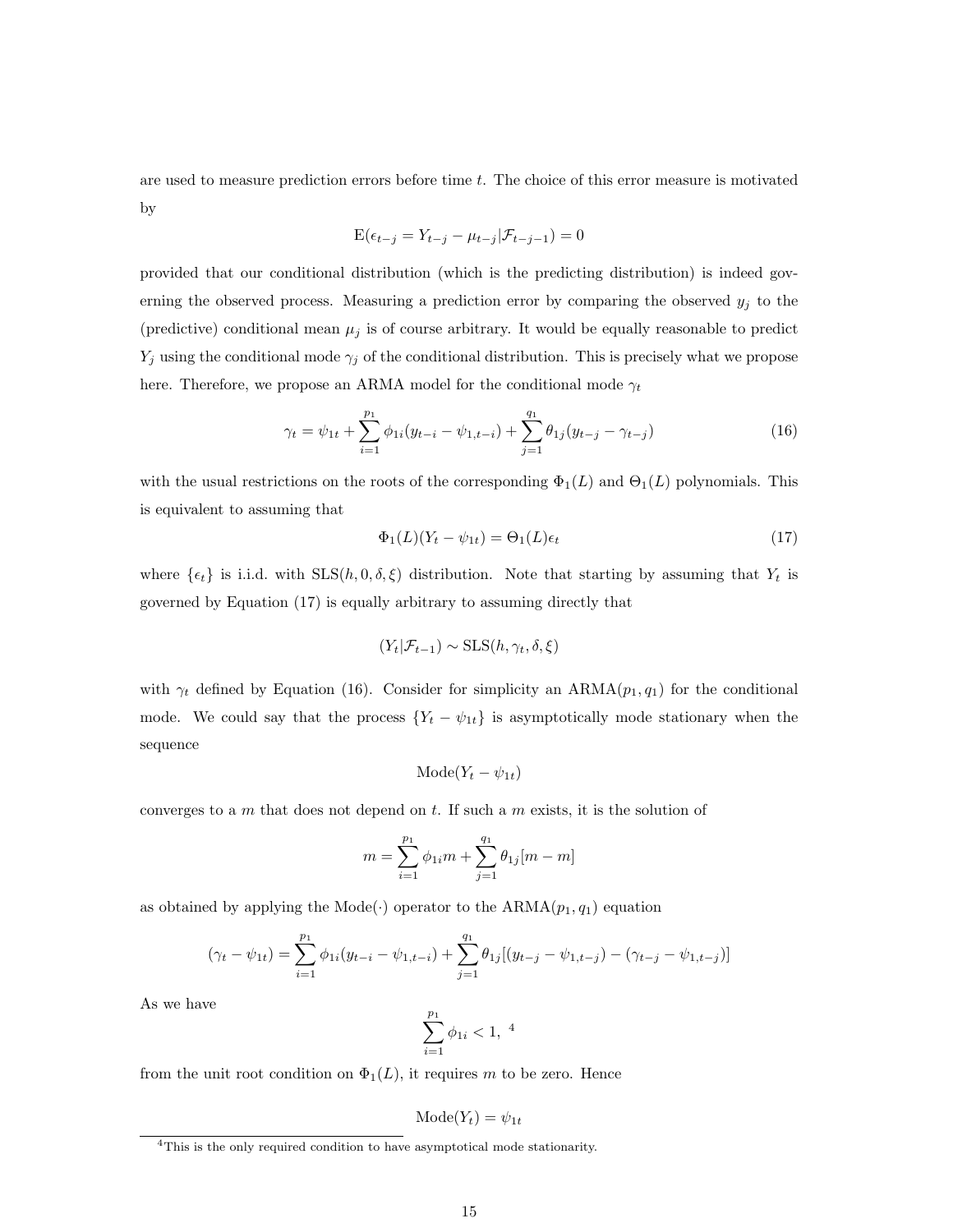We could reverse the above motivating argument for defining the residual from the mode and wonder to what function  $x(y_j)$  we should confront  $\gamma_j$  to measure (using a single number) the adequacy of the location of the conditional distribution. The "ideal" choice for  $\gamma_j$  could be defined to be the value x that maximizes the conditional probability to measure  $y_j$  for the process, which is equivalent to finding the value of x that maximizes the density  $f(y_j | x, \delta_j, \xi_j)$  in Equation (7). This yields

$$
x(y_j) = y_j
$$

Therefore, our prediction error at time  $j$  could be defined as

$$
x(y_j) - \gamma_j = y_j - \gamma_j
$$

i.e. the difference between the "ideal"  $\gamma_j$  and its actually considered value. Note that Equation (16) can be used in particular with the skewed Student and the skewed stable distributions to define the conditional mode.

#### 4.2.2 APARCH model

We would like to define the conditional dispersion parameter  $\delta_t$  (measuring the inverse curvature of the conditional density at the mode) using a formula similar to the definition of the APARCH conditional variance of Equation (14), assuming  $\tau_i = 0$   $\forall i$  for simplicity. If we substitute  $\delta_j$  to  $\sigma_j$  in that equation, by what function  $d(y_j)$  should we replace the absolute (conditional) residual  $|e_j| = |y_j - \mu_j|$  ? Using the same argumentation as in the previous section, we want to know to what function  $d(y_j)$  we should confront  $\delta_j$  to measure (using a single number) the adequacy of the dispersion of the conditional distribution. The "ideal" choice for  $\delta_j$  could be defined to be the value d that maximizes the conditional probability to measure  $y_j$  for the process, which is equivalent to finding the value of d that maximizes the density  $f(y_j | \gamma_j, d, \xi_j)$  in Equation (7). Solving

$$
\frac{\partial f(y_j|\gamma_j, d, \xi_j)}{\partial d} = 0
$$

for  $d$ , we get

$$
d_j = d(y_j) = \begin{cases} \frac{|y_j - \gamma_j|}{z_0 \xi_j^{-1}} & \text{if } y_j < \gamma_j\\ \frac{|y_j - \gamma_j|}{z_0 \xi_j} & \text{if } y_j \ge \gamma_j \end{cases}
$$

where  $z_0 = z_0(h)$  is the solution of

$$
-\frac{h'(z)}{h(z)} = \frac{1}{z}
$$

This suggests the following APARCH model for the conditional dispersion parameter  $\delta_t$ 

$$
\delta_t^{\zeta} = \psi_{2t} + \sum_{i=1}^{p_2} \phi_{2i} \left\{ |d_{t-i}|^{\zeta} - \psi_{2,t-i} \right\} + \sum_{j=1}^{q_2} \theta_{2j} \left\{ |d_{t-j}|^{\zeta} - \delta_{t-j}^{\zeta} \right\} \tag{18}
$$

Special cases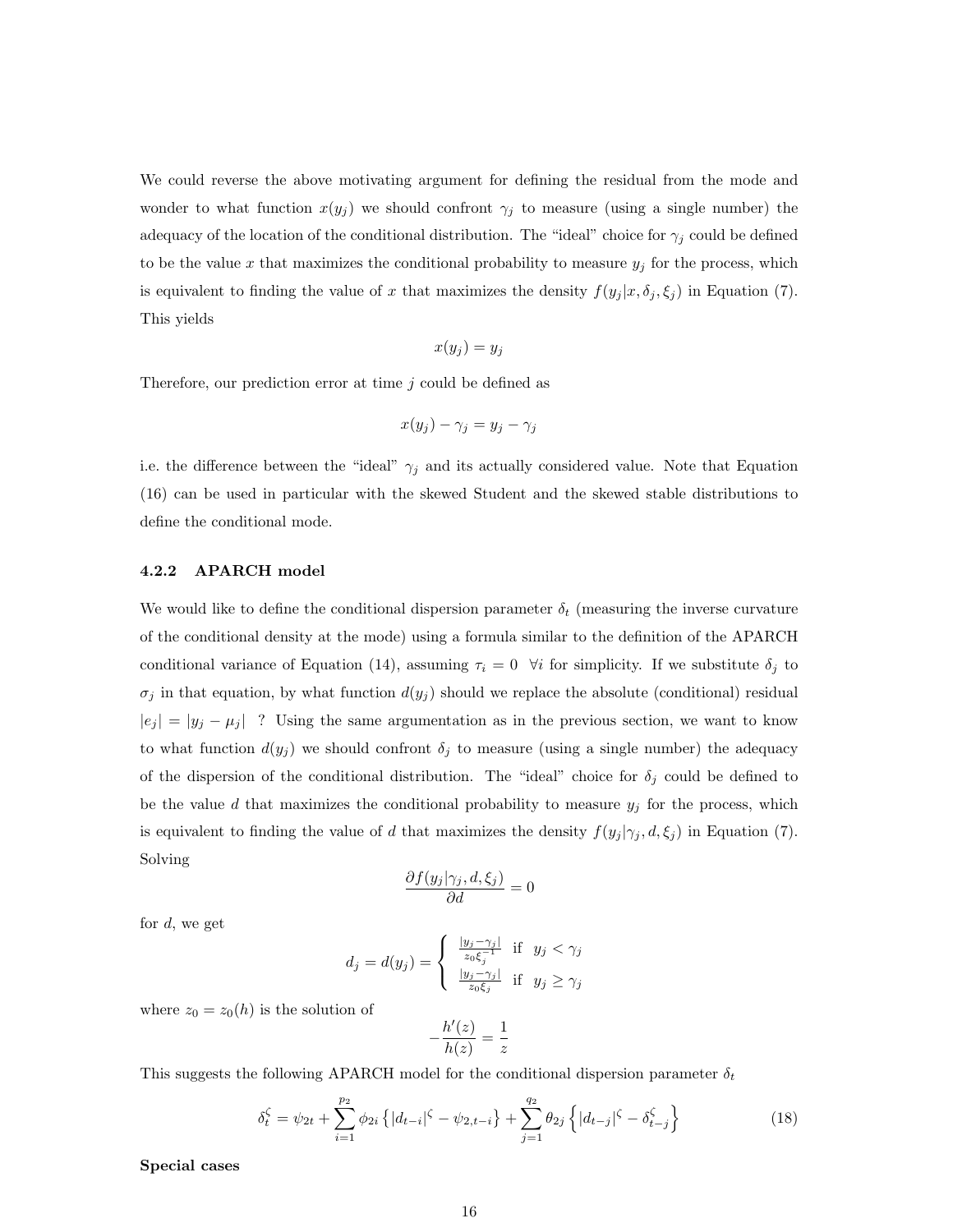#### 1. Normal ARMA-APARCH: we have

$$
h(z) = \frac{1}{\sqrt{2\pi}} \exp(-0.5 \ z^2)
$$

Thus,  $z_0$  is the solution of

$$
-\frac{h'(z)}{h(z)} = \frac{1}{z} \iff z = \frac{1}{z}
$$

and

$$
|d_t|^{\zeta} = |y_j - \gamma_j|^{\zeta}.
$$

Notice that if  $\zeta = 2$ , as in the usual GARCH specification, we recover the squared residual.

2. Skewed Student ARMA-APARCH: we have seen that

$$
h(z) = h_{\upsilon}(z) = \frac{\Gamma(\frac{\upsilon + 1}{2})}{\sqrt{\pi(\upsilon - 2)} \Gamma(\frac{\upsilon}{2})} \frac{1}{\left(1 + \frac{1}{\upsilon - 2} z^2\right)^{\frac{\upsilon + 1}{2}}}
$$

Thus,  $z_0$  is the solution of

$$
-\frac{h'(z)}{h(z)} = \frac{1}{z} \iff \frac{(v+1)z}{(v-2) + z^2} = \frac{1}{z} \iff z^2 = \frac{v-2}{v}
$$

Hence, we have

$$
|d_t|^{\zeta} = \begin{cases} \left(\frac{\upsilon}{\upsilon - 2} \frac{|y_j - \gamma_j|}{\xi_j^{-1}}\right)^{\zeta} & \text{if } y_j < \gamma_j\\ \left(\frac{\upsilon}{\upsilon - 2} \frac{|y_j - \gamma_j|}{\xi_j}\right)^{\zeta} & \text{if } y_j \ge \gamma_j \end{cases}
$$

Note that when we have symmetry  $(\xi_j = 1)$ , we only recover the  $\zeta^{th}$  power absolute residual when the degrees of freedom  $v \to +\infty$ , i.e. in the normal case.

3. Skewed stable ARMA-APARCH: consider for  $h(z)$  the density of the symmetric stable distribution with  $\gamma = 0, \delta = 1, \beta = 0$  and arbitrary  $\alpha$ . The main problem with the stable distribution is the non availability of an analytic form for its density, except in special cases. Hence, except for particular values of  $(\beta, \alpha)$ , we must solve numerically

$$
-\frac{h'(z)}{h(z)}=\frac{1}{z}
$$

for z to determine  $z_0 = z_0(h)$ . The value of  $z_0$  for varying values of  $\alpha$  is given on Figure 2, completing the definition of the  $\zeta^{th}$  power absolute residual

$$
|d_j|^{\zeta} = \begin{cases} \left(\frac{|y_j - \gamma_j|}{z_0 \xi_j^{-1}}\right)^{\zeta} & \text{if } y_j < \gamma_j\\ \left(\frac{|y_j - \gamma_j|}{z_0 \xi_j}\right)^{\zeta} & \text{if } y_j \ge \gamma_j \end{cases}
$$

It can be used with Equation (18) to define the dispersion of the response conditional distribution. Further imposing  $\zeta$  to be less than  $\alpha$  is required to have finite expectation for  $|d_j|^{\zeta}$ . Note that when  $\alpha = 2$  and  $\xi = 1$ , we recover, for the skewed stable, the normal distribution with variance  $\sigma^2 = 2\delta^2$ . Thus, the obtained  $z_0^2 = 2$  (see Figure 2) is consistent with the first special case.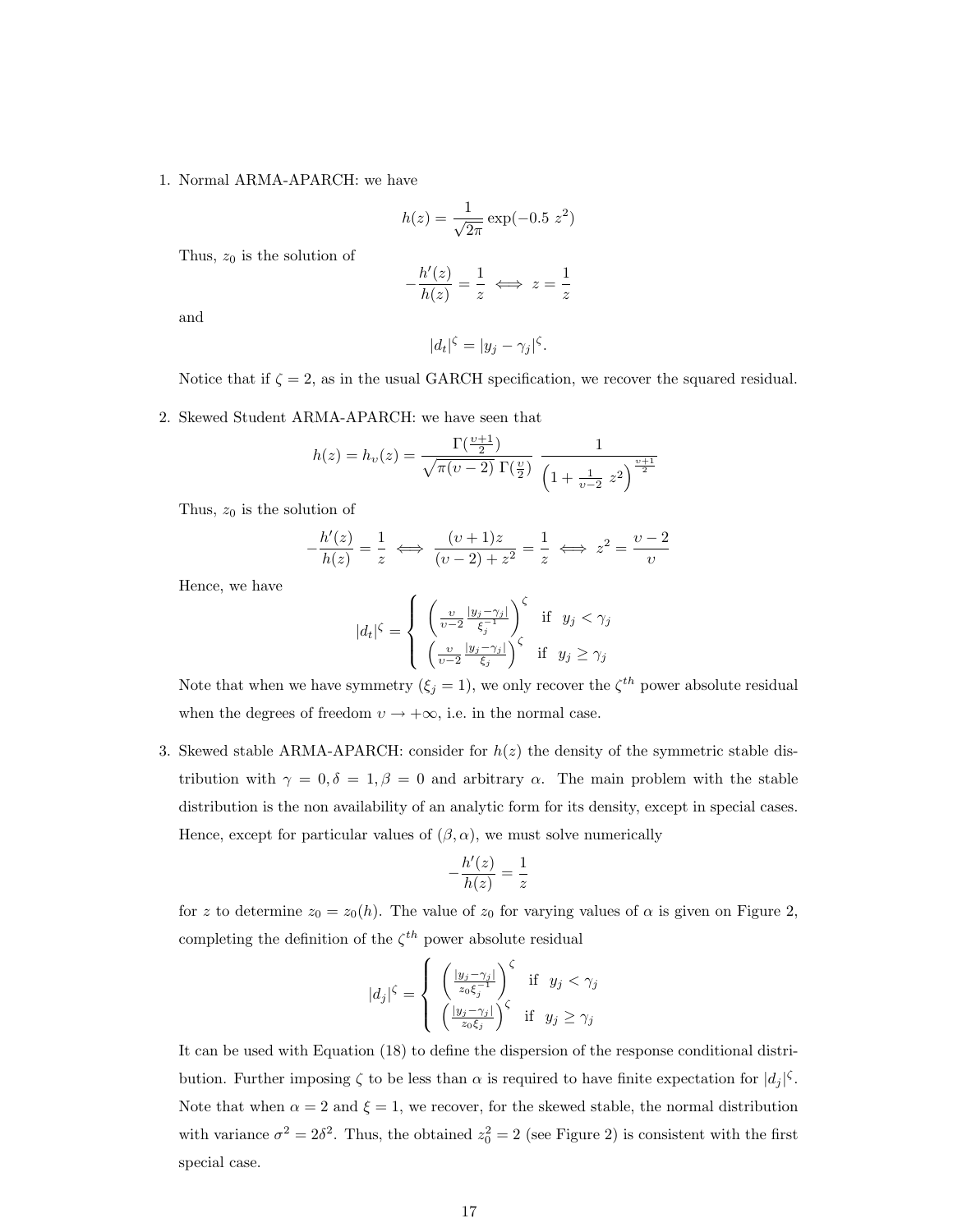### 5 Skewness dynamics in skewed distributions

The models presented up till now assume that the skewness parameter remains constant over time. This hypothesis might not be reasonable in some situations and alternative models allowing this characteristic of the response distribution to change with time should be available. Hansen (1994) proposes to condition the skewness (and the kurtosis) on past residuals and squared residuals. The same idea has been used by Harvey and Siddique  $(1999b)^5$  and Jondeau and Rockinger  $(2000)^6$ . Here, we show how dynamics can be introduced in the skewness parameter (defined as the odds ratio of having an observation above the mode) using time varying covariates and ARMA like models.

#### 5.1 Basic dynamic model

The starting point is Equation (3) for an arbitrary conditional mode  $\gamma_t$ . Denoting by  $\pi_t$  the probability to observe for the response at time t a larger value than the conditional mode  $\gamma_t$ , we have

$$
\log(\xi_t^2) = \logit(\pi_t)
$$

If the skewness is assumed constant, then a reasonable estimator for the (logarithm of the) conditional skewness parameter is:<sup>7</sup>

$$
\log(\hat{\xi}_t^2) = \logit\left(\frac{n_{t-1}^>}{n_{t-1}^> + n_{t-1}^<}\right) = \log\left(\frac{n_{t-1}^>}{n_{t-1}^<}\right)
$$

where  $\xi_t^2$  is the conditional odds to have observation at time t above the mode,  $n_{t-1}^>$  and  $n_{t-1}^<$ denote respectively the number of times an observation has been observed above and below the corresponding (predictive) conditional mode up to and including time  $t - 1$ , i.e.

$$
n_t^> = n_{t-1}^> + I(y_t > \gamma_t)
$$
  
\n
$$
n_t^< = n_{t-1}^< + I(y_t < \gamma_t)
$$
 (19)

with (say)

$$
n_0^> \quad = \quad n_0^< = 1
$$

<sup>5</sup>Harvey and Siddique (1999b) use a noncentral-t distribution, scaled to have a unit variance and condition the third moment on past residuals to the power one and three. These authors also investigate the existence of coskewness using a bivariate GARCH on daily and monthly stock indexes.

 $6$ Jondeau and Rockinger (2000) express skewness and kurtosis of Hansen's GARCH model as a function of the underlying parameters. The cost of such a flexibility is that for a dataset of about 7,000 observations, they have to impose not less that 20,000 restrictions. This difficult estimation problem is solved using a recent sophisticated sequential quadratic optimization algorithm.

<sup>&</sup>lt;sup>7</sup>Working with  $\log(\hat{\xi}_t^2)$  instead of  $\hat{\xi}_t^2$  avoids to worry about the positiveness of  $\hat{\xi}_t^2$ .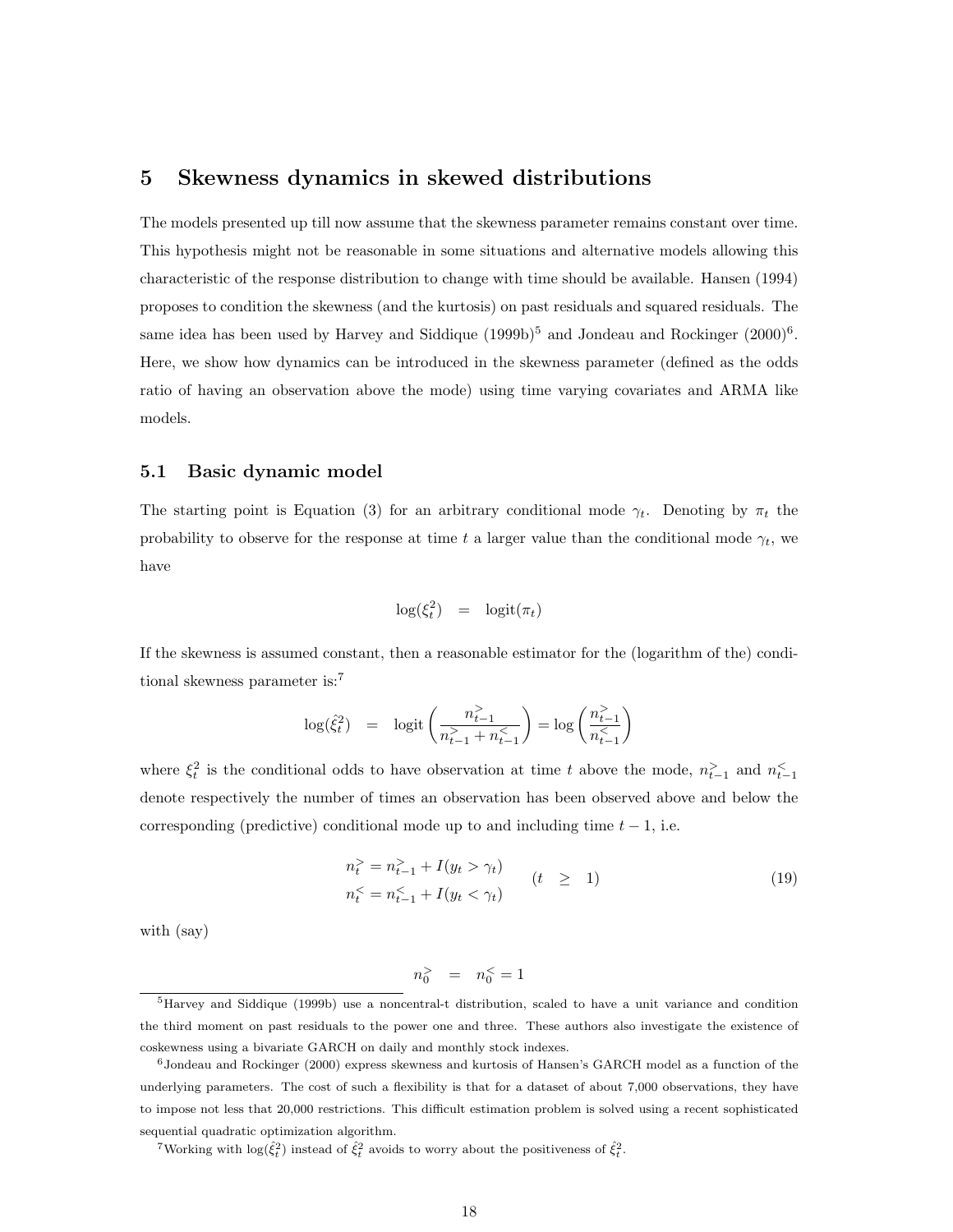to start the recursion and  $I(y_t > \gamma_t)$  (resp.  $I(y_t < \gamma_t)$ ) being one when  $y_t > \gamma_t$  (resp.  $y_t < \gamma_t$ ) and 0 otherwise. Note that an observation larger than the mode at some time  $t_1$  contributes in the same way to  $n_t$ <sup>></sup> than an observation above the mode at time  $t_2$  with  $t_1 < t_2 < t$ . Thus the information brought by an observation on skewness does not get older with time. This is the translation of the constant skewness hypothesis made above. This hypothesis can be relaxed and the skewness allowed to change with time by generalizing Equation (19) to

$$
n_t^>(\rho) = \rho \ n_{t-1}^>(\rho) + I(y_t > \gamma_t) \nn_t^<(\rho) = \rho \ n_{t-1}^>(\rho) + I(y_t < \gamma_t)
$$
\n(20)

with  $0 < \rho \leq 1$ . Values of  $\rho$  close to 1 yield slowly changing empirical measures of skewness whereas smaller values yield more dynamic estimates. In practice, we propose to estimate  $\rho$  using its MLE.

#### 5.2 Use of covariates to model skewness

Constant and time varying covariates can also be included to model skewness and change in skewness. If  $\psi_{3t}$  denotes the logarithm of the resulting unconditional skewness possibly defined as a function of covariates, then

$$
\log(\xi_t^2) = \psi_{3t} + \phi_{31} \left\{ \log \left( \frac{n_{t-1}^>(\rho)}{n_{t-1}^(<\rho)} \right) - \psi_{3,t-1} \right\} \tag{21}
$$

is a possible extension of the basic dynamic model defined above where  $\xi_t^2$  is the conditional skewness parameter. When the considered covariates are constant over time, Equation (21) can be rewritten as

$$
\log(\xi_t^2) = (1 - \phi_{31})\psi_{30} + \phi_{31} \log\left(\frac{n_{t-1}^>(\rho)}{n_{t-1}^(<\rho)}\right)
$$

In that particular case, we see that  $\phi_{31}$  weights the contribution of exogenous information (summarized in  $\psi_{30}$  and empirical information on skewness. A small value for  $\phi_{31}$  indicates that covariates are more predictive of skewness at time  $t$  than its empirical conditional estimate.

#### 5.3 General dynamic model for skewness

Using the same types of arguments as in the ARMA model, we could define a general dynamic model for skewness, GDMS( $p_3, q_3$ ), by replacing  $\mu_t$  and  $y_t$  in Equation (11) by  $\log(\xi_t^2)$ and  $\log\left(\frac{n_t^>(\rho)}{n^<(s)}\right)$  $\frac{n_t(\rho)}{n_t<\rho}$  respectively, yielding

$$
\log(\xi_t^2) = \psi_{3t} + \sum_{i=1}^{p_3} \phi_{3i} \left\{ \log \left( \frac{n_{t-i}^>(\rho)}{n_{t-i}^(<\rho)} \right) - \psi_{3,t-i} \right\} + \sum_{j=1}^{q_3} \theta_{3j} \left\{ \log \left( \frac{n_{t-j}^>(\rho)}{n_{t-j}^(<\rho)} \right) - \log(\xi_{t-j}^2) \right\}
$$

This extension is suggested by the clear parallel that can be drawn between moving average models for the conditional mean and Equation (21) where the roles of the conditional mean and innovation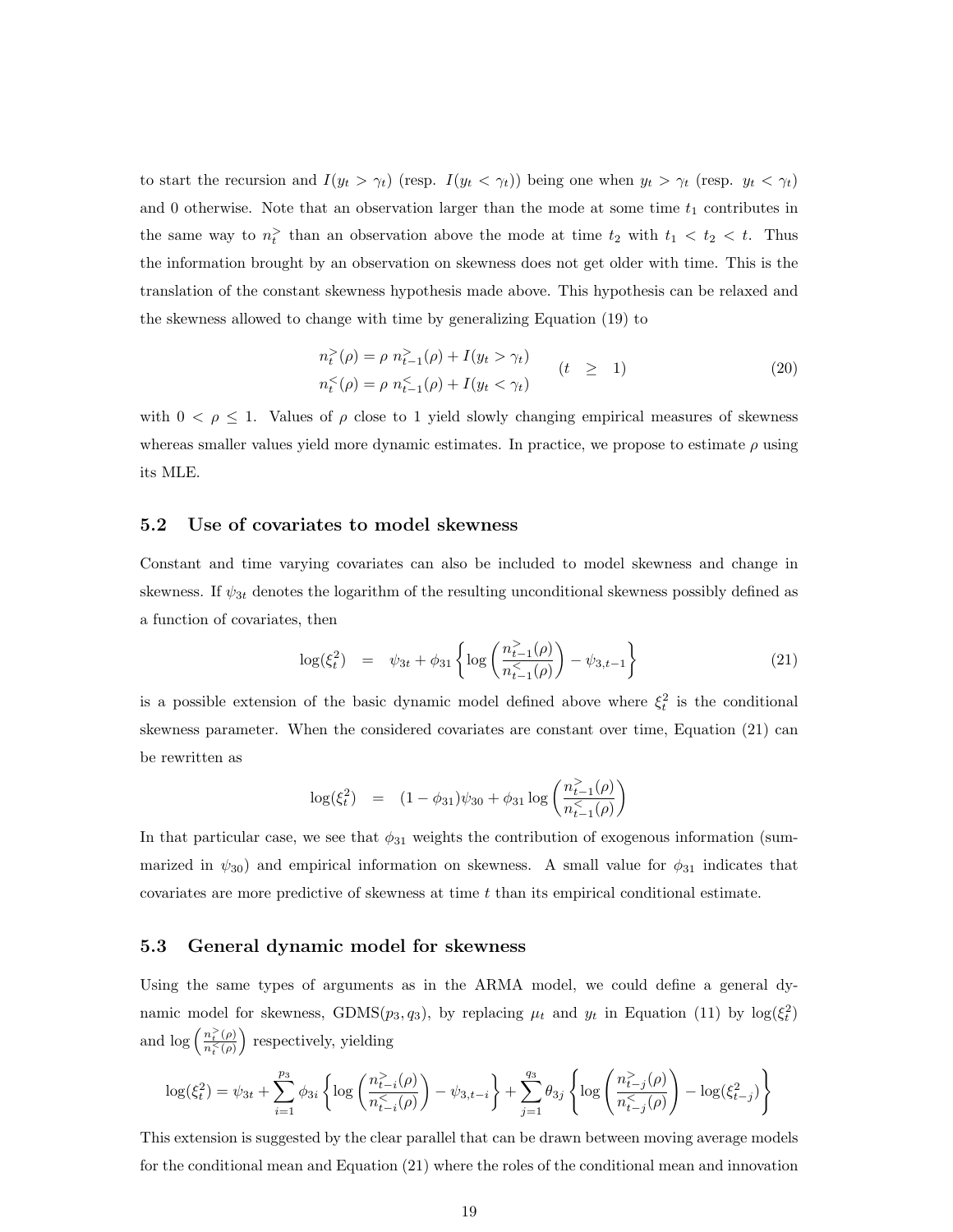are played by  $\log(\xi_t^2)$  and  $\log\left(\frac{n_{t-1}^>(\rho)}{n^<_{(t-1)}(\rho)}\right)$  $\overline{n_{t-1}^{\langle\rangle}(\rho)}$ ´  $-\psi_{3,t-1}$  respectively. Although theoretically appealing, it is likely that only very simple versions of that model will be relevant in practice.

# 6 Application

The analyzed dataset consists of 4313 observations of the DEM-USD exchange rate returns from January 1980 till December 1996 (on a daily basis). Exchange rate returns have been analyzed by multiple authors using mainly the normal and Student ARMA-GARCH model and normal finite mixture models.

Recently, Beine, Laurent, and Lecourt (2002) show (using the same dataset) that fractional differencing in the variance in combination with a day of the week effect and Student errors can improve the fit. Here, we propose to analyze that long time series using the skewed Student (cf. Section 2.2) and the skewed stable (cf. Section 2.4). Dynamics will be introduced in the location and the dispersion parameters using the models of Section 4. A time varying skewness will also be allowed using the GDMS model of Section 5.3. Whatever the considered distribution, both likelihood ratio tests and information criterions select the  $AR(1)$ -APARCH $(1,1)$  in the ARMA-APARCH family of models.

As mentioned in Section 3.3, no asymmetry has been found in the conditional second moment, i.e.  $\tau_1 = 0$ . The MLEs (standard errors or s.e.'s) of the parameters in the AR(1)-APARCH(1,1)-GDMS(1,0) models for the above two families of distributions can be found in Table 1. The two models in Table 1 have the same number of parameters. A better fit is obtained with the skewed Student distribution with a minus log-likelihood of 4546.0 against 4556.0 for the skewed stable. The location parameters for the skewed Student and the skewed stable distributions are very similar. This is not surprising as, in both cases, we are dealing with the mode of the distribution.

The autoregressive parameter is negative for the two distributions, indicating that a positive (negative) return tends to be followed by a negative (positive) on the next day. This is illustrated in the first part of Figures 3 and 4 where the predicted (one-step ahead) mode  $\gamma_t$  is plotted for the year 1987. Note that no difference can be visually detected when one superposes the skewed Student and the skewed stable predictions for the mode. The dispersion parameters of the skewed Student and of the skewed stable distributions are very similar. This is not surprising as they measure the inverse curvature of their respective density at the mode. Note also that residuals to the power 1.5 were chosen instead of the "traditional" squared residuals in GARCH models.

The second parts of Figures 3 and 4 give the predicted (one-step ahead) dispersion parameters  $\sigma_t$  and  $\delta_t$  (respectively) for the year 1987. We clearly see the influence of the October crash around day 200 where a brutal (predicted) volatility surge is observed. Note that volatility was even larger in the mid-January–February period. The unconditional skewness parameter  $log(\xi^2)$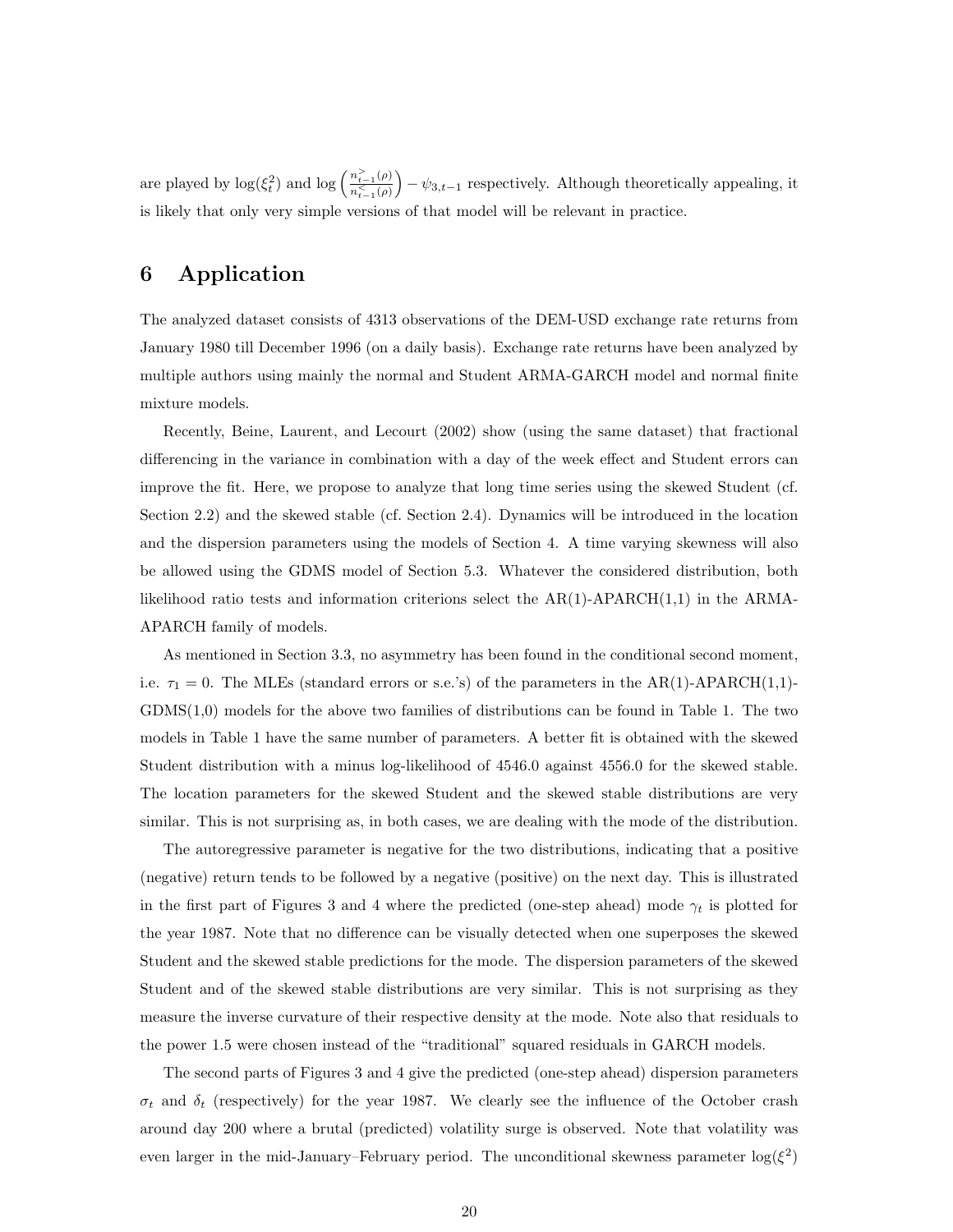cannot be assumed to be zero as shown by  $\psi_{30}$  and its standard error. Thus, "on average", there is evidence for mild negative skewness. However, the significantly non zero values for  $\phi_{31}$  and  $\rho$  show that skewness is changing over time. We conclude that skewness alternates positive and negative periods. The third, fourth and fifth parts of Figures 3 and 4 give the predicted (one-step ahead) skewness parameter  $\log(\xi_t)$ , the corresponding (predictive) probability  $\pi_t$  to be over the mode and the predictive probability to have a positive return for the year 1987. Like for the dispersion, we clearly see the influence of the October crash around day 200 which is followed by a period of negative skewness. Note that it was preceded in early September by a (relatively) largely negative predicted skewness. Apart from the mid-June–mid-August period, negative skewness was usually expected, particularly in January.

Note that, here, the conclusions drawn from the fitted models are the same for the skewed Student and the skewed stable distributions. This was confirmed by a plot of the predictive densities for the year 1987. As nearly no difference was found out between the obtained plots for the two considered distributions, we only reproduce the graph related to the skewed Student in Figure 5. The solid line gives the predicted modes  $\gamma_t$  throughout 1987, while the dotted lines give the predicted qth (with  $q \in \{.99, .95, .75, 25, .05, .01\}$ ) quantiles (computed using the expressions in Section 2.6) of the predictive skewed Student density  $g_{\hat{v}}(y_t|\hat{\gamma}_t, \hat{\delta}_t, \hat{\xi}_t)$ . We clearly see the large uncertainty associated to the predictions in January-February and during the weeks following the October crash.

## 7 Discussion

We have shown how the ARMA-APARCH model could be viewed as an explicit dynamic specification of the conditional mean and of the conditional variance. These specifications were proposed for the location and for the dispersion parameters of skewed distributions by considering  $y_t$  and  $z_0^{-1}\xi_t^{-\text{sign}(y_t-\gamma_t)}|y_t-\gamma_t|$  as the empirical counterparts of the mode and of the dispersion parameters respectively.

Note that, as the skewed stable distribution has only moments of order less that  $\alpha$  defined (except in the normal distribution case  $\alpha = 2$  where moments of all orders are defined), it was not possible to re-parameterize it in terms of the first two moments. However, it is possible to do so with the skewed Student distribution and thus to consider the traditional ARMA-APARCH model for the mean and for the variance directly for that distribution choice (this is however beyond the scope of the paper). But, then, comparing the results provided by the re-parameterized skewed Student and the skewed stable (for which no variance is available) distributions would have been difficult. We have also proposed a general dynamic model for the skewness parameter. The ARMA-APARCH-GDMS model was applied to the analysis of the DEM-USD exchange rates over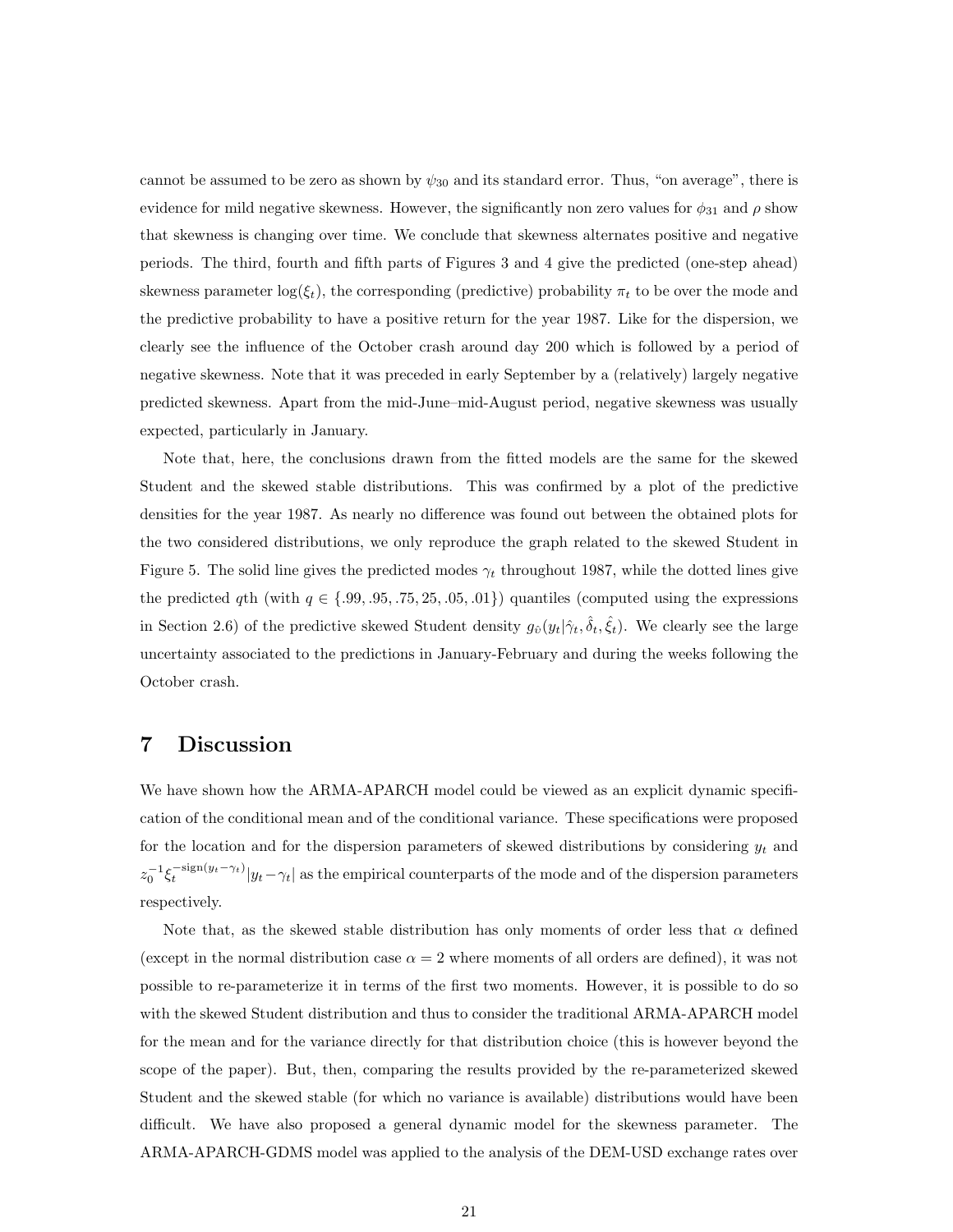the 1980-1996 period. We were able to show that periods of light and moderate (usually negative) skewness alternate. The definition of  $\log(\xi^2)$  as the log-odds ratio of a return larger than the mode was found very useful to interpret not only the sign but also the value of the predicted skewness parameter. Thus, in addition to a risk measure as provided by the conditional variance, we are now able to give a probability to the sign of that risk.

Reporting the fitted model by a plot of several conditional quantiles over the targeted period was found very useful both to understand and to communicate the obtained results. It also puts in context the difference in log-likelihood between the skewed Student and the skewed stable based models. As mentioned earlier, no important difference was found between the plots of their conditional quantiles. But note that the difference between these two distributions must be looked for in the tails. These differences are expected as their Pareto indices are respectively estimated to be  $v = 7.19$  and  $\alpha = 1.87$  with no overlapping asymptotic 95% confidence intervals (cf. estimate  $\pm$  1.96 s.e.). Virtually no difference was found between the plotted conditional quantiles for the skewed Student (see Figure 5) and the skewed stable distributions, even for the 1% and 99% quantiles. This is illustrated on the upper part of Figure 6 where the predictive probabilities to observe a return larger than x (with  $x \in [0,3]$ ) on January 1st, 1987 under the fitted skewed Student and the fitted skewed stable are plotted. These probabilities are nearly equal. But when we compute the ratio of these probabilities (as shown on the lower part of Figure 6), we see that a large positive return of  $3\%$  (say) is about 3.5 times more likely under the skewed stable than under the skewed Student. However the upper part of the graph clearly shows that such a large return is a rare event, even under the skewed stable distribution. Thus, we should be very careful when inferring on the probabilities of extreme events as models yielding comparable fits can provide (relatively) very different values for these (extremely small) probabilities.

# Acknowledgment

The authors would like to thank Franz Palm and Jean-Pierre Urbain for useful remarks and suggestions.

# References

- ADLER, J., R. FELDMAN, AND M. TAQQU (1998): A Practical Guide to Heavy Tails. Birkhäuser, Basel.
- BALL, C., AND A. ROMA (1993): "A Jump Diffusion Model for the European Monetary System," Journal of International Money and finance, 12, 475–492.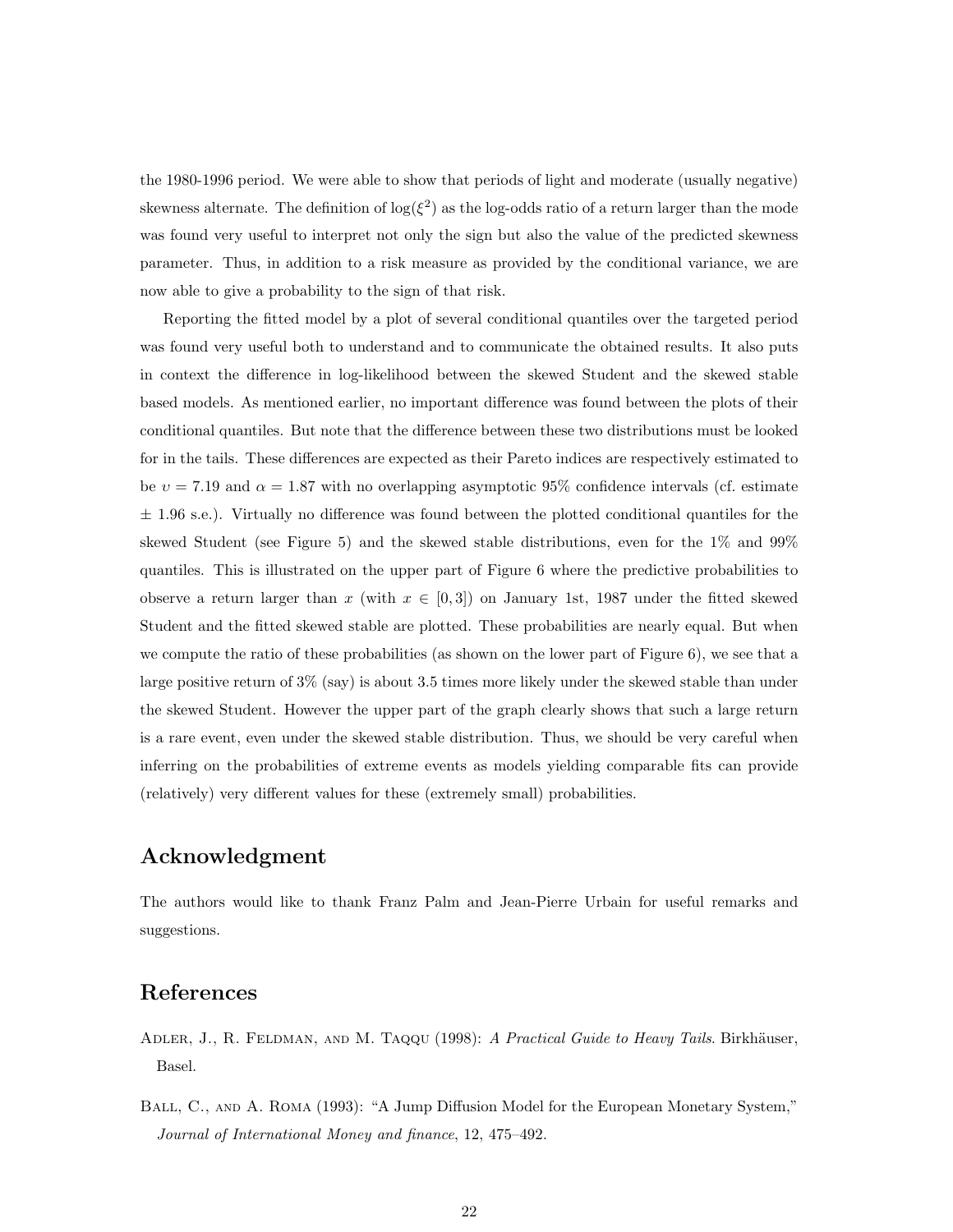- Beine, M., and S. Laurent (1999): "Central Bank Interventions and Jumps in Double Long Memory Models of Daily Exchange Rates," Mimeo, University of Liège.
- BEINE, M., S. LAURENT, AND C. LECOURT (2002): "Accounting for Conditional Leptokurtosis and Closing Days Effects in FIGARCH Models of Daily Exchange Rates," Applied Financial Economics, 12, 589–600.
- BLACK, F. (1976): "Studies of Stock Market Volatility Changes," Proceedings of the American Statistical Association, Business and Economic Statistics Section, pp. 177–181.
- BOLLERSLEV, T. (1986): "Generalized Autoregressive Conditional Heteroskedasticity," Journal of Econometrics, 31, 307–327.
- (1987): "A Conditionally Heteroskedastic Time Series Model for Speculative Prices and Rates of Return," Review of Economics and Statistics, 69, 542–547.
- Bollerslev, T., and J. Wooldridge (1992): "Quasi-maximum Likelihood Estimation and Inference in Dynamic Models with Time-varying Covariances," Econometric Reviews, 11, 143– 172.
- BOND, S. (2000): "A Review of Asymmetric Conditional Density Functions in Autoregressive Conditional Heteroscedasticity Models," mimeo, Duke University, Durham.
- Box, G., and G. Jenkins (1970): Time Series Analysis, Forecasting and Control. Holden-Day, San Francisco.
- CHUNG, C.-F. (1999): "Estimating the Fractionally Integrated GARCH Model," National Taiwan University working paper.
- Ding, Z., C. W. J. Granger, and R. F. Engle (1993): "A Long Memory Property of Stock Market Returns and a New Model," Journal of Empirical Finance, 1, 83–106.
- Engle, R. (1982): "Autoregressive Conditional Heteroscedasticity with Estimates of the Variance of United Kingdom Inflation," Econometrica, 50, 987–1007.
- ENGLE, R., AND G. GONZÁLEZ-RIVERA (1991): "Semiparametric ARCH Model," Journal of Business and Economic Statistics, 9, 345–360.
- Engle, R. F., V. K. Ng, and M. Rothschild (1990): "Asset Pricing with a Factor-ARCH Covariance Structure: Empirical Estimates for Treasury Bills," Journal of Econometrics, 45, 213–238.
- FERNANDEZ, C., AND M. STEEL (1998): "On Bayesian Modelling of Fat Tails and Skewness," Journal of the American Statistical Association, 93, 359–371.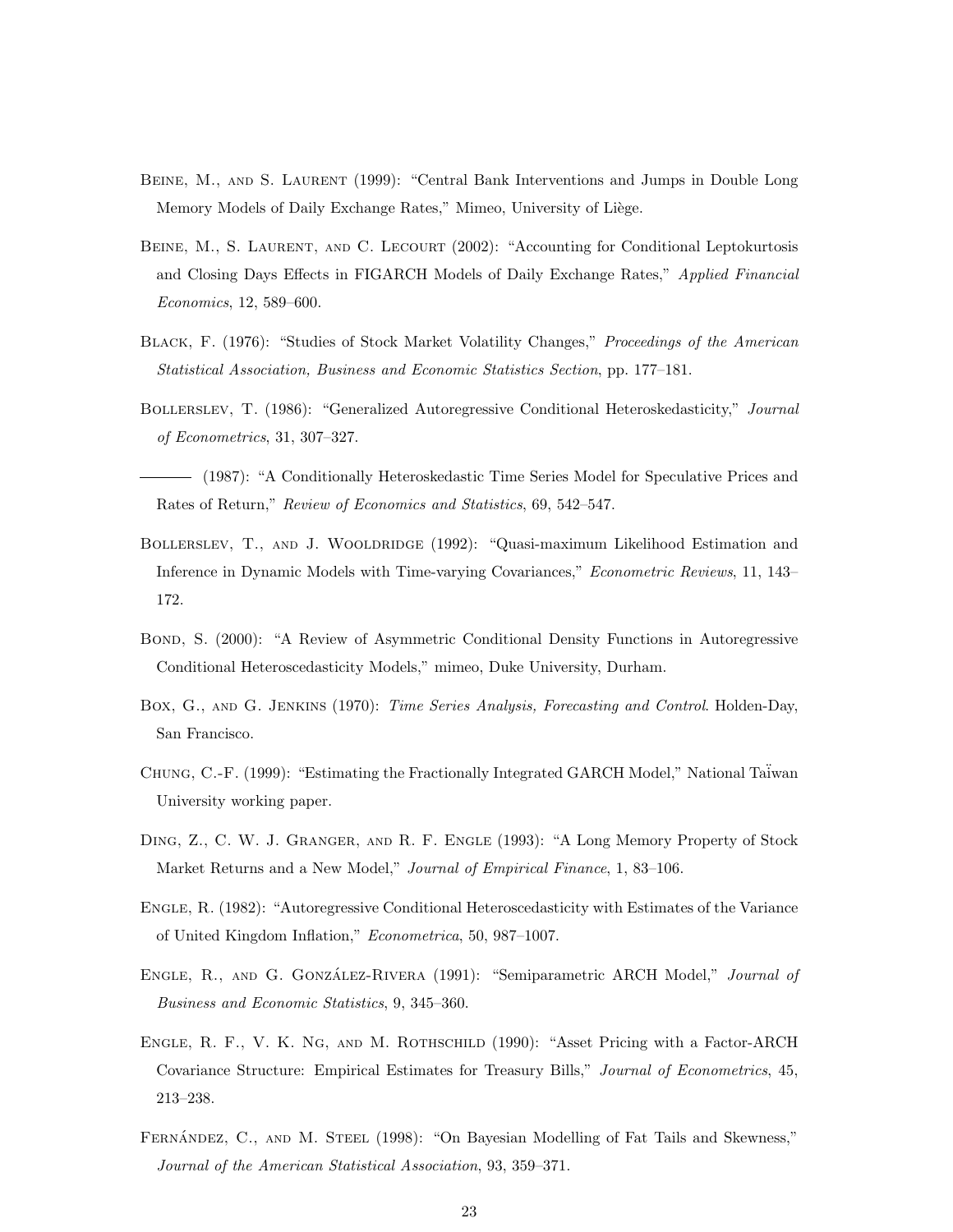- French, K., G. Schwert, and R. Stambaugh (1987): "Expected Stock Returns and Volatility," Journal of Financial Economics, 19, 3–29.
- Gawronski, W. (1984): "On the Bell-Shape of Stable Densities," Annals of Probability, 12, 230–242.
- Glosten, L., R. Jagannathan, and D. Runkle (1993): "On the Relation Between Expected Value and the Volatility of the Nominal Excess Return on Stocks," Journal of Finance, 48, 1779–1801.
- GOURIEROUX, C. (1997): ARCH Models and Financial Applications. Springer Verlag, Berlin.
- Hansen, B. (1994): "Autoregressive Conditional Density Estimation," International Economic Review, 35, 705–730.
- HARVEY, C., AND A. SIDDIQUE (1999a): "Autoregressive Conditional Skewness," Journal of Financial and Quantitative Analysis, 34, 465–487.
- $-$  (1999b): "Autoregressive Conditional Skewness," Journal of Financial and Quantitative Analysis.
- HE, C., AND T. TERÄSVIRTA (1999a): "Higher-order Dependence in the General Power ARCH Process and a Special Case," Stockholm School of Economics, Working Paper Series in Economics and Finance, No. 315.
- (1999b): "Statistical Properties of the Asymmetric Power ARCH Process," in Cointegration, causality, and forecasting. Festschrift in honour of Clive W.J. Granger, ed. by R. Engle, and H. White, chap. 19, pp. 462–474. Oxford University Press, Oxford.
- HOFFMANN-JØRGENSEN, J. (1994): *Probability with a View Toward Statistics*. Chapman and Hall, London.
- Hong, C. (1988): "Options, Volatilities and the Hedge Strategy," Unpublished Ph.D. diss., University of San Diego, Dept. of Economics.
- JONDEAU, E., AND M. ROCKINGER (2000): "Conditional Volatility, Skewness, and Kurtosis: Existence and Persistence," Mimeo, HEC-School of Management, Jouyen-Josas, Fance.
- JONES, M., AND M. FADDY (2000): "A Skew Extension of the t Distribution, with Applications," mimeo, Department of Statistics, Open University, Walton Hall, UK.
- Jorion, P. (1988): "On Jump Processes in the Foreign Exchange and Stock Markets," The Review of Financial Studies, 68, 165–176.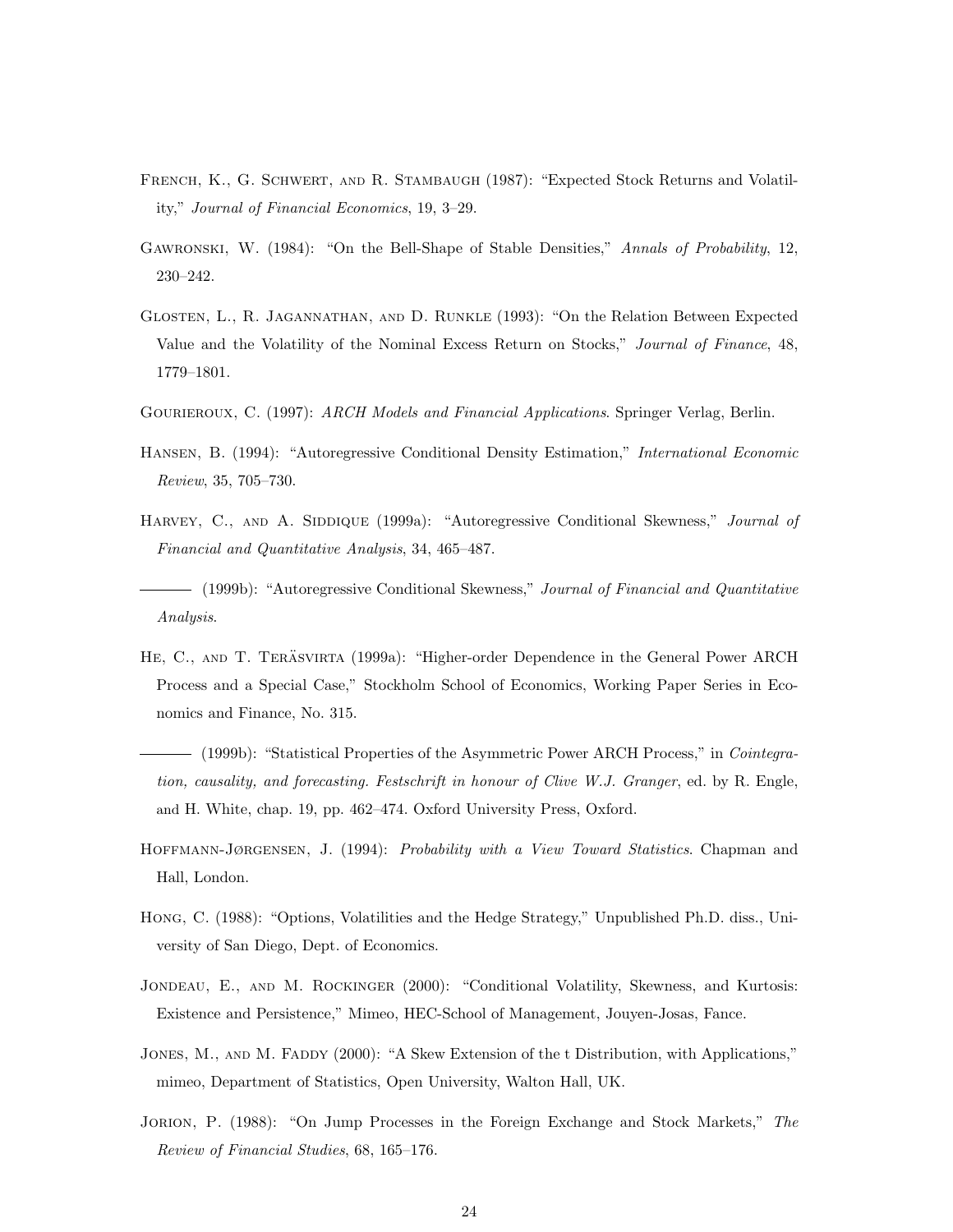- KNIGHT, J., S. SATCHELL, AND K. TRAN (1995): "Statistical Modelling of Asymmetric Risk in Asset Returns," Applied Mathematical Finance, 2, 155–172.
- Kon, S. (1982): "Models of Stock Returns, a Comparison," Journal of Finance, 39, 147–165.
- LAMBERT, P., AND J. LINDSEY (1999): "Analysing Financial Returns using Regression Models based on Non-symmetric Stable Distributions," Applied Statistics, 48, 409–424.
- Lee, Y., and T. Tse (1991): "Term Structure of Interest Rates in the Singapore Asian Dollar Market," Journal of Applied Econometrics, 6, 143–152.
- Liu, S.-M., and B. Brorsen (1995): "Maximum Likelihood Estimation of a GARCH STABLE Model," Journal of Applied Econometrics, 2, 273–285.
- McCulloch, J. (1985): "Interest-Risk Sensitive Deposit Insurance Premia: Stable ACH Estimates," Journal of Banking and Finance, 9, 137–156.
- McDonald, J. (1984): "Some Generalized Functions for the Size Distribution of Income," Econometrica, 53, 647–663.
- (1991): "Parametric Models for Partially Adaptive Estimation with Skewed and Leptokurtic Residuals," Economics Letters, 37, 272–278.
- Mittnik, S., and M. Paolella (2000): "Conditional Density and Value-at-Risk Prediction of Asian Currency Exchange Rates," Journal of Forecasting, 19, 313–333.
- Mittnik, S., M. Paolella, and S. Rachev (1998): "The Prediction of Down-side Market Risk with GARCH-stable Models," Working paper of the Institute for Statistics and Econometrics at Kiel University, n 118.
- NEELY, C. (1999): "Target Zones and Conditional Volatility: the Role of Realignments," Journal of Empirical Finance, 6, 177–192.
- NELSON, D. (1991): "Conditional Heteroskedasticity in Asset Returns: a New Approach," Econometrica, 59, 349–370.
- PAGAN, A. (1996): "The Econometrics of Financial Markets," Journal of Empirical Finance, 3, 15–102.
- PAGAN, A., AND G. SCHWERT (1990): "Alternative Models for Conditional Stock Volatility," Journal of Econometrics, 45, 267–290.
- SAMORODNITSKY, G., AND M. TAQQU (1994): Stable Non-Gaussian Random Processes: Stochastic Models with Infinite Variance. Chapman and Hall, London.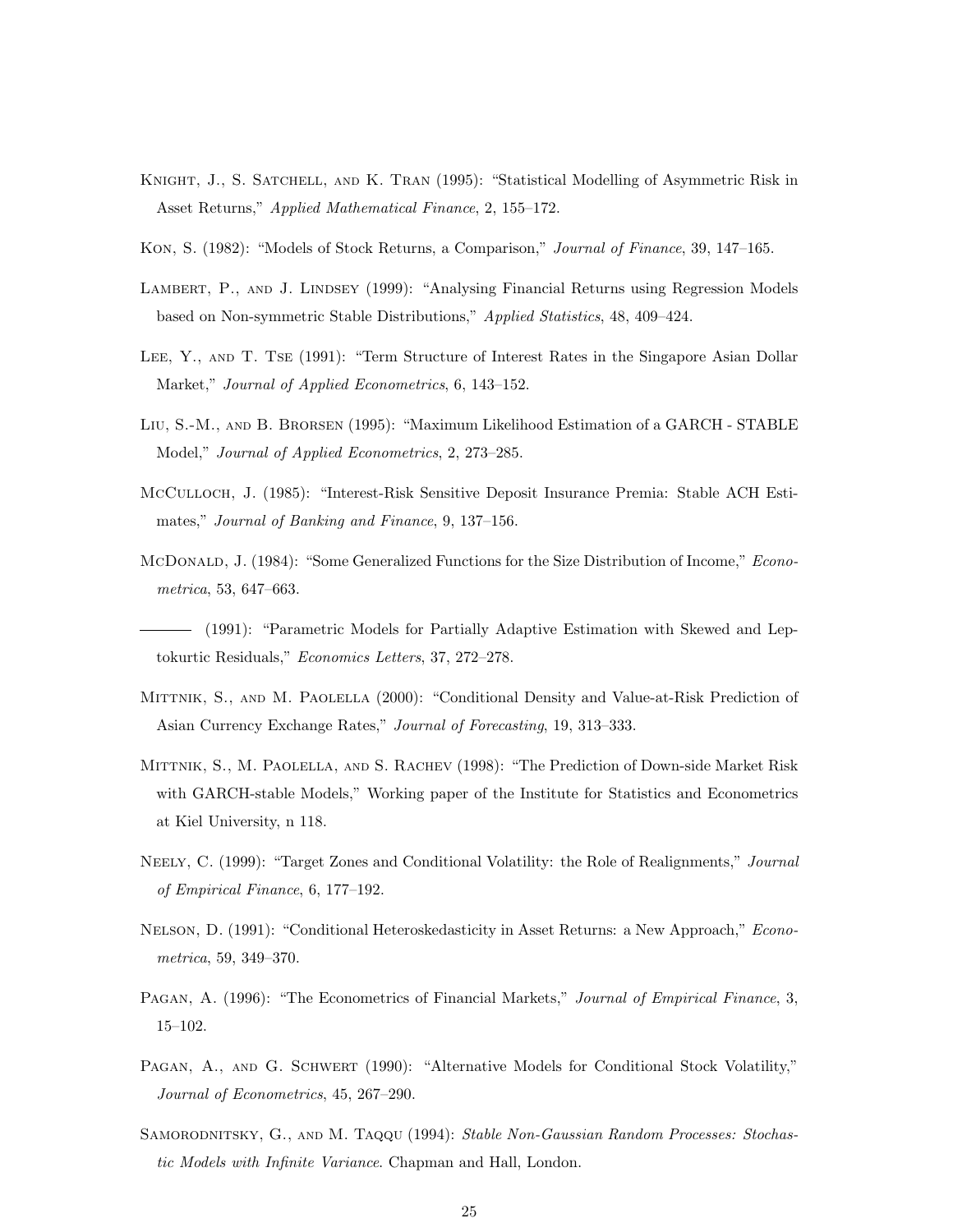- Simkowitz, M., and W. Beedles (1980): "Asymmetric Stable Distributed Security Returns," Journal of the American Statistical Association, 75, 306–312.
- So, J. (1987): "The Distribution of Foreign Exchange Price Changes: Trading Day Effects and Risk measurement - A Comment," Journal of Finance, 42, 181–188.
- Taylor, S. (1986): Modelling Financial Time Series. J. Wiley & Sons, New York.
- Tse, Y. (1998): "The Conditional Heteroscedasticity of the Yen-Dollar Exchange Rate," Journal of Applied Econometrics, 193, 49–55.
- Vlaar, P., and F. Palm (1993): "The Message in Weekly Exchange Rates in the European Monetary System: Mean Reversion, Conditional Heteroskedasticity and Jumps," Journal of Business and Economic Statistics, 11, 351–360.
- WANG, K.-L., C. FAWSON, C. BARRETT, AND J. MCDONALD (2001): "A Flexible Parametric GARCH Model with an Application to Exchange Rates," Journal of Applied Econometrics, 16, 521–536.
- Weiss, A. (1986): "Asymptotic Theory for ARCH Models: Estimation and Testing," Econometric Theory, 2, 107–131.
- YAMAZATO, M. (1978): "Unimodality of Infinitely Divisible Distribution Functions of Class  $l$ ," Annals of Probability, 6, 523–531.
- Zakoian, J.-M. (1994): "Threshold Heteroskedasticity Models," Journal of Economic Dynamics and Control, 15, 931–955.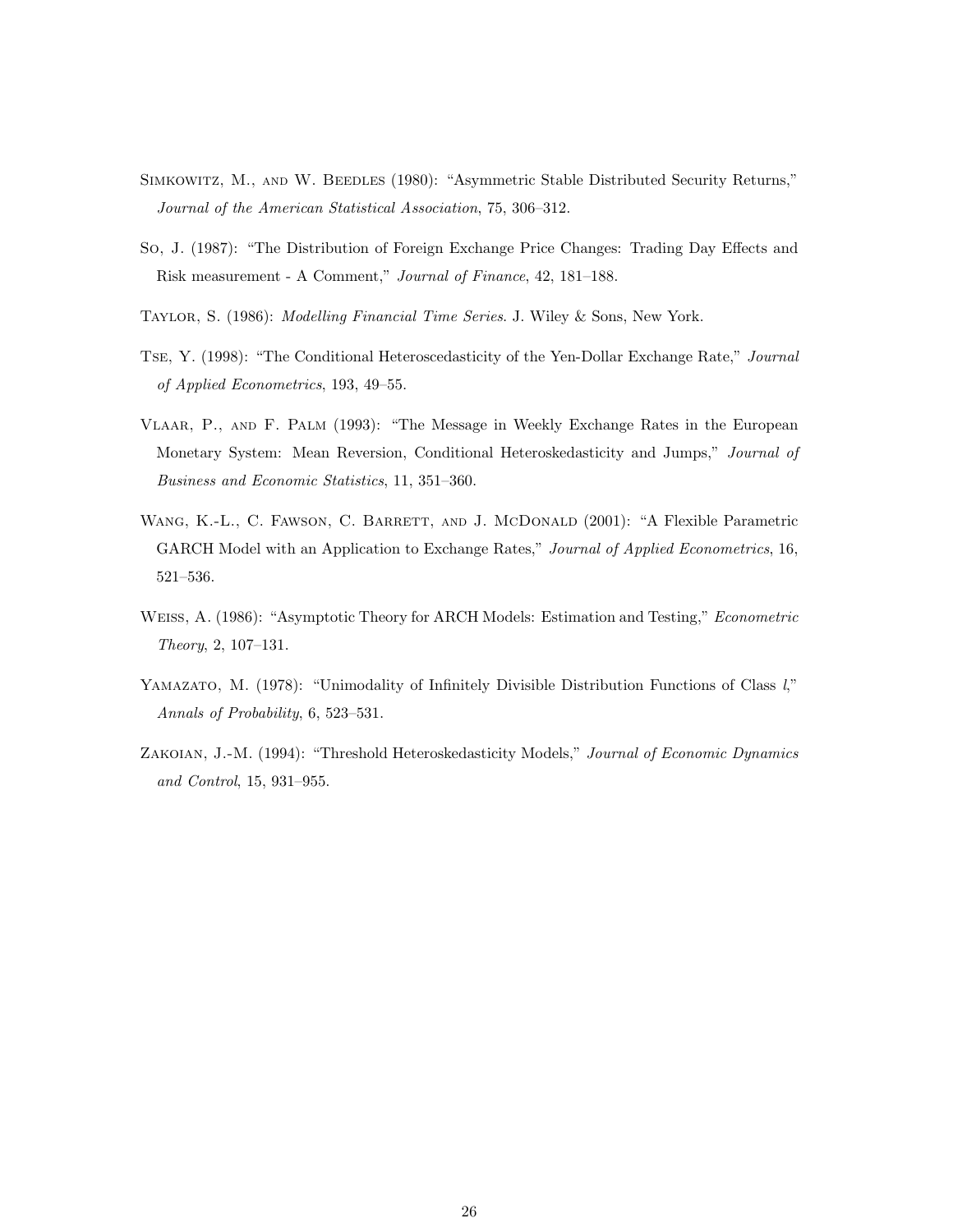

Figure 1: Skewness (measured by  $\log \xi^2$ ) as a function of skewness and tail parameters  $\beta$  and  $\alpha$ .

Figure 2: Values of  $z_0(\alpha)$  for values of  $\alpha$  in (1, 2).

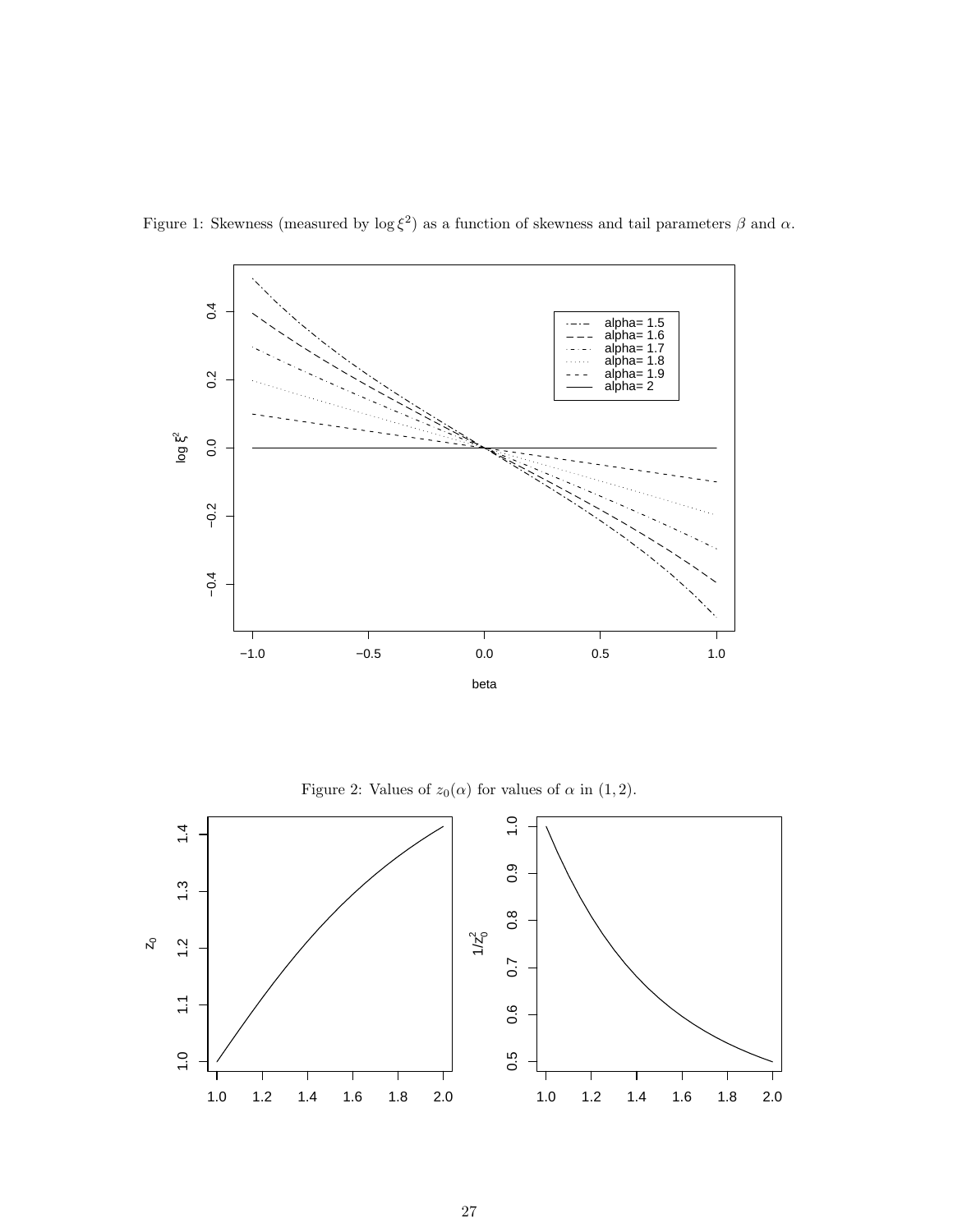

Figure 3: Predicted (one-step ahead) mode, dispersion and log skewness parameters for the ARMA-APARCH-GDMS model for the skewed Student distribution in 1987.

Day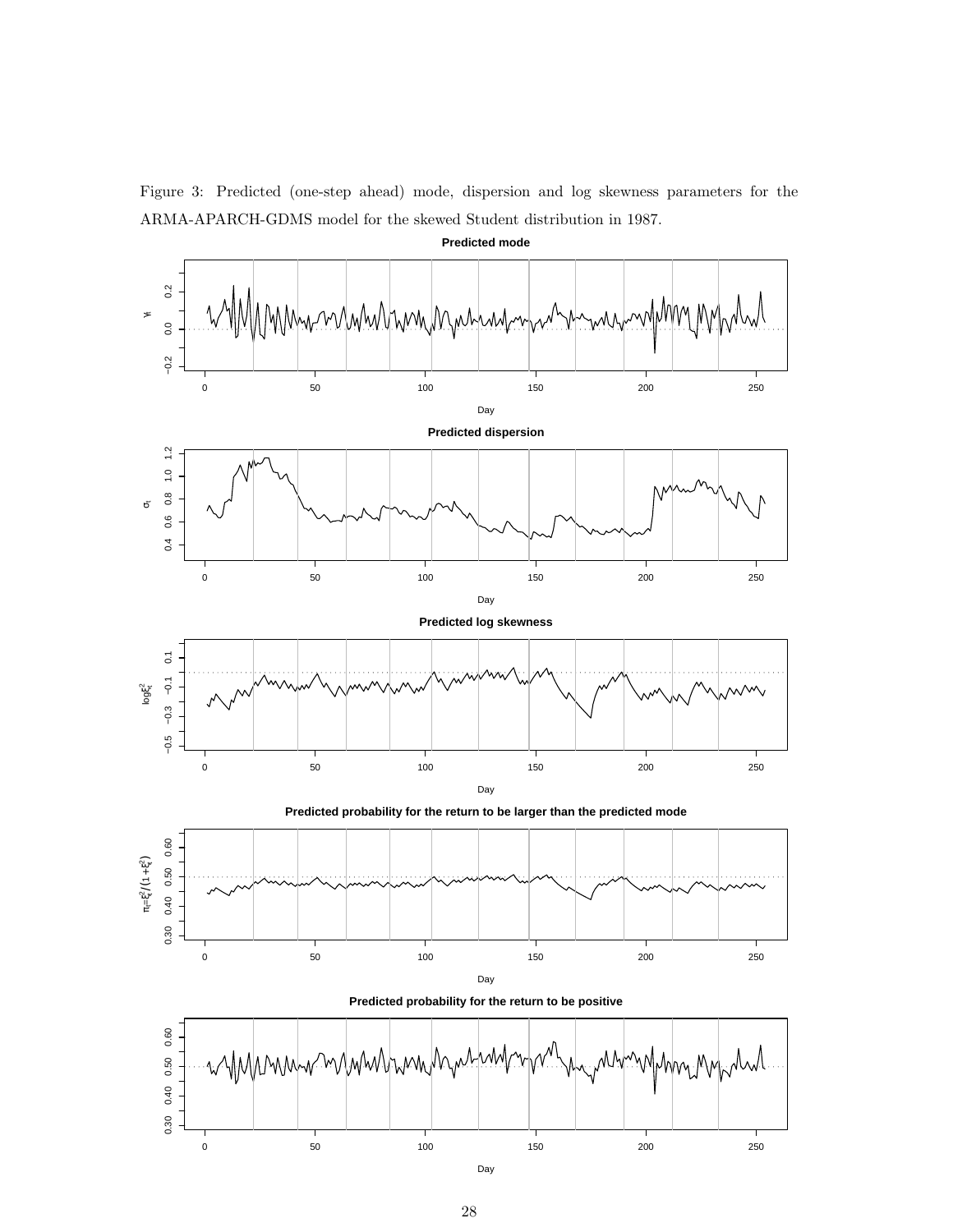

Figure 4: Predicted (one-step ahead) mode, dispersion and log skewness parameters for the ARMA-APARCH-GDMS model for the skewed stable distribution in 1987.



Day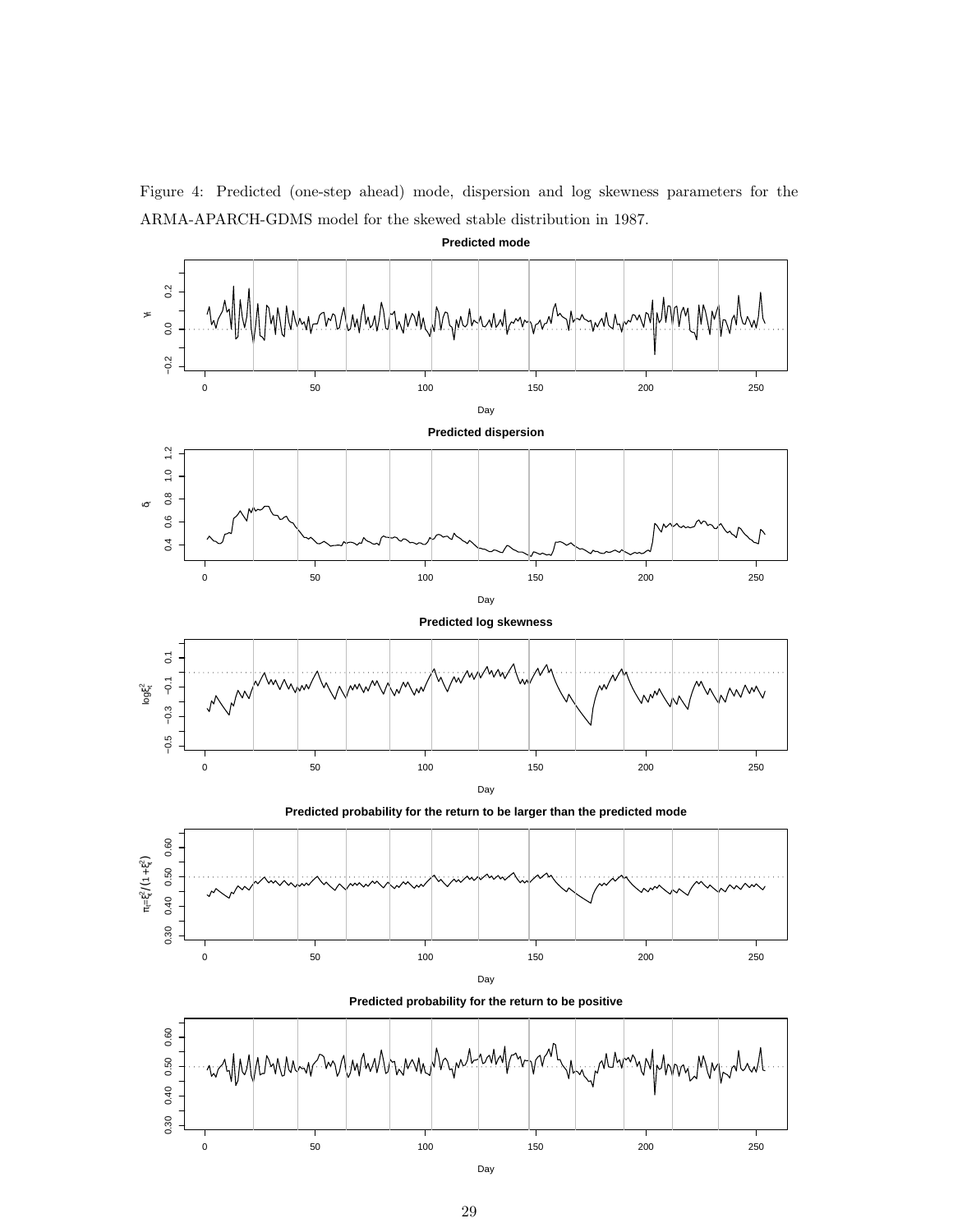

#### **Predicted return density (skewed Student)**

Figure 5: Predicted (one-step ahead) density for the 1987 returns using the ARMA-APARCH-GDMS model with the skewed Student distribution. The solid line gives the predicted modes while the dotted lines give the 0.99, 0.95, 0.75, 0.25, 0.05 and 0.01 quantiles.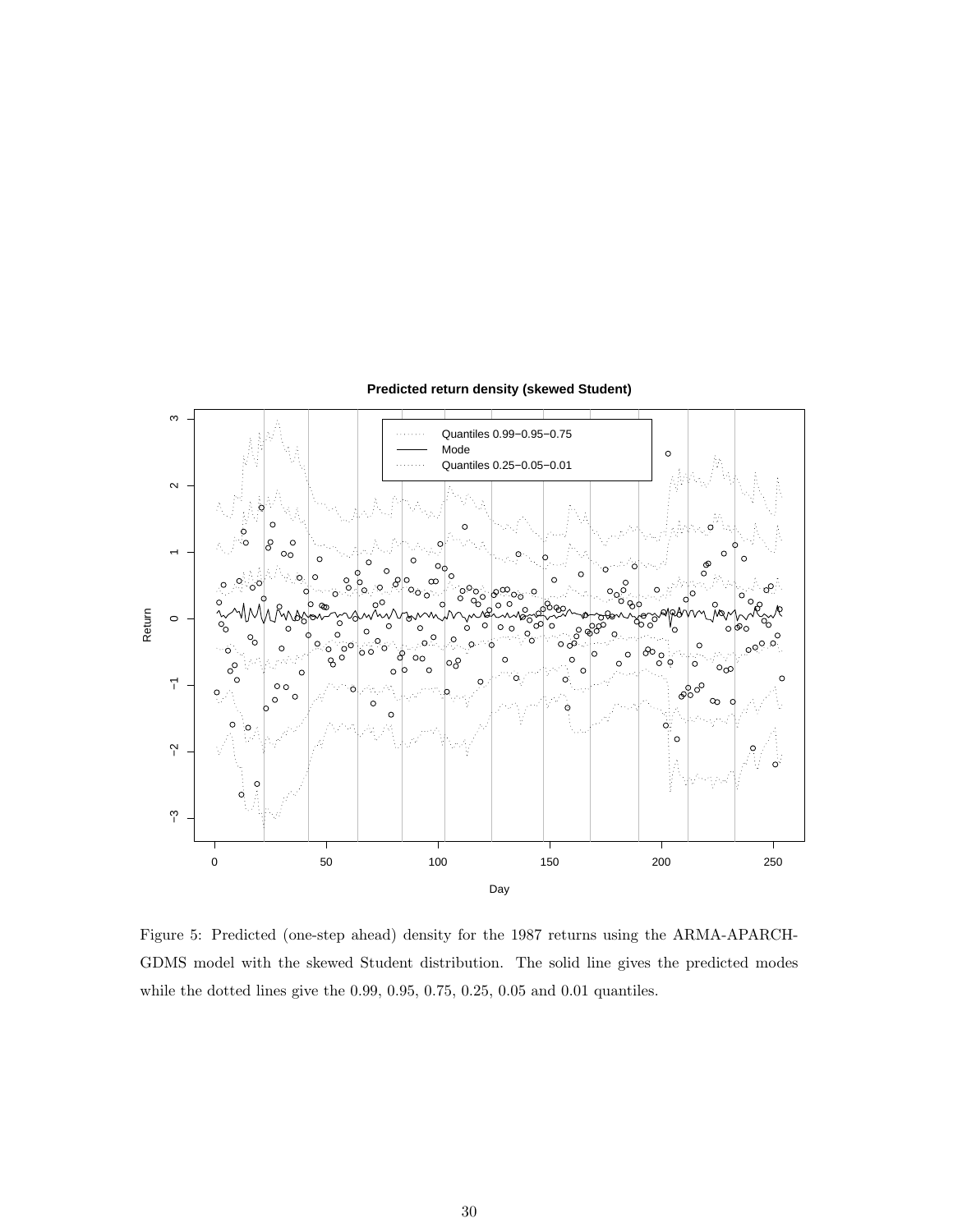

Figure 6: Graph 1: conditional probabilities to observe a return larger than  $x$  under the predictive skewed Student (solid line) and predictive the skewed stable (dotted line) on January 1st, 1987. Graph 2: ratio of the conditional probabilities to observe a return larger than  $x$  under the predictive skewed Student (solid line) and the predictive skewed stable (dotted line) on the January 1st, 1987.